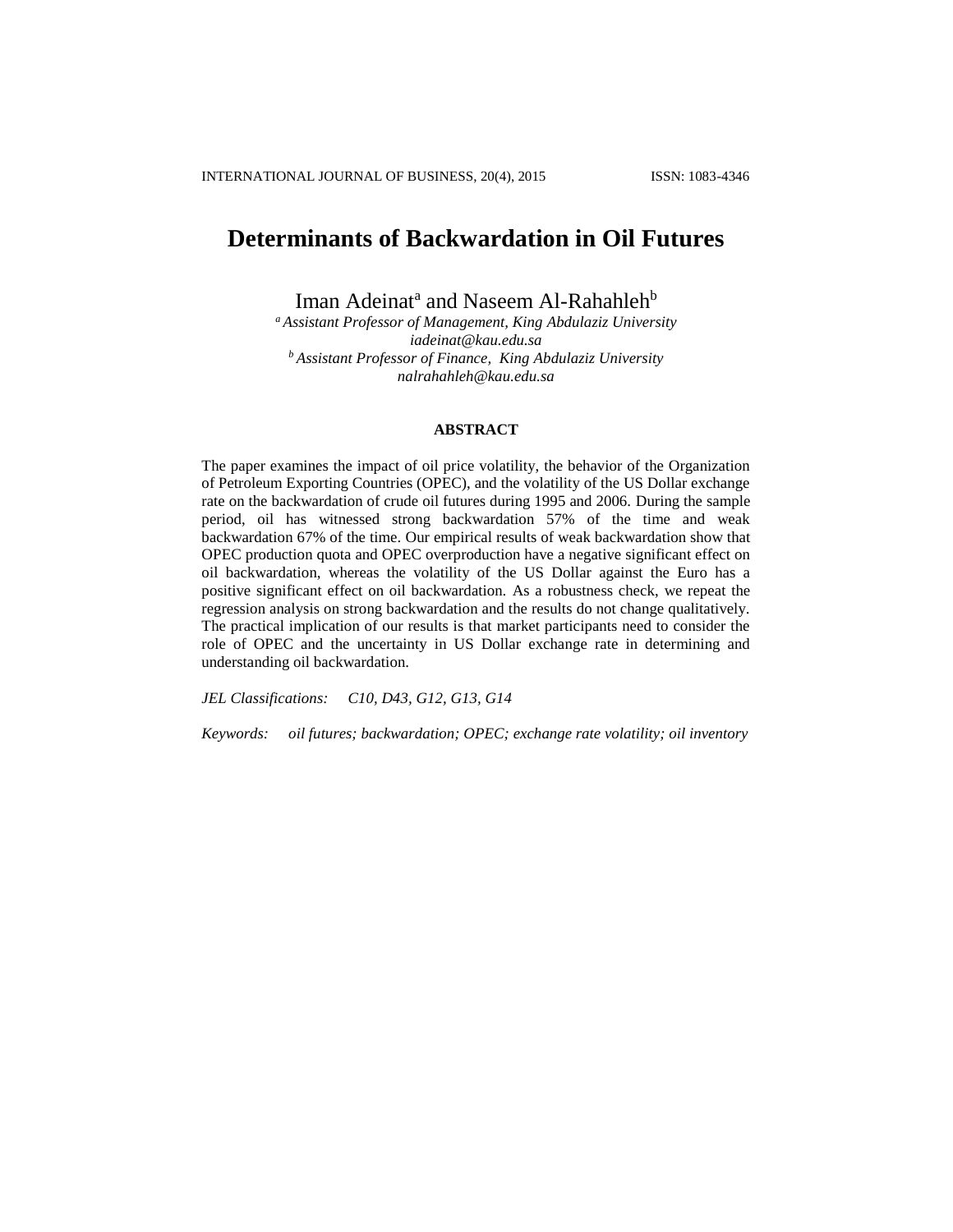## **I. INTRODUCTION**

Backwardation is a market condition in which futures prices is lower than the spot price for a certain commodity. Many studies have noted that crude oil is often backwardated; for example, Litzenberger and Rabinowitz (1995) observed that oil futures prices are often backwardated during their sample period February 1984 to April 1992; specifically, they found that strong backwardation, futures price less than the spot price, occurs 77% of the time in oil futures markets, while weak backwardation, discounted oil futures price less than the spot price, occurs 94% in the same time period. Knetsch (2007) also showed that the oil market is weakly backwardated in most cases during the period from 1992 to 2006.

Tracking backwardation is an important topic for market participants, economists and policy makers as the degree of backwardation varies over time and sometimes the reverse situation, contango, occurs;<sup>1</sup> thus, understanding oil backwardation is arguably relevant since it adds another source of risk for traders, consumers and producers.

Previous studies offer different explanations for oil backwardation, for example Litzenberger and Rabinowitz (1995) offered an explanation based on the option pricing theory.<sup>2</sup> They argued that backwardation of crude oil prices is a necessary condition for crude oil production and that the greater the uncertainty of future crude oil prices the stronger the backwardation. Other related studies on backwardation analyzed the notion of convenience yield (e.g., Kaldor, 1939; Working, 1948) and the supply/demand imbalances (e.g., Alquist and Kilian, 2010; Milonas and Henker, 2001) as potential explanations for backwardation in futures prices of storable commodities. In sum, previous studies are inexorably tied to the relationship between backwardation and volatility as well as convenience yield. Of particular interest are other potential variables that may play a role in oil backwardation such as OPEC's behavior and the US Dollar exchange rate volatility.

Horan, Peterson, and Mahar (2004) examined the behavior of crude oil implied volatility surrounding OPEC meetings, and their results showed that volatility drifts upward as the meeting approaches. On the reverse, an appreciation of the US Dollar and signs of worldwide economic slowdown led to a sharp decrease in oil price toward the end of 2008.<sup>3</sup> Furthermore, the US Dollar exchange rate is a key determinant of the world oil markets because most oil trades are conducted in Dollars; a stronger Dollar pushes up world oil prices measured in local currencies, even if the Dollar price is unchanged. Conversely, when the Dollar falls, OPEC members receive smaller revenues in terms of their domestic currencies, causing substantial cuts in their purchasing power.

The theory of storage suggests that the return from holding a commodity should depend on the level of physical inventories, so the oil price movement could push oil to backwardation or a contango. Symeonidis, Prokopczuk, Brooks, and Lazar (2012) studied different commodities, including crude oil and showed that low (high) inventory is associated with forward curves in backwardation (contango), as the theory of storage predicts, and that price volatility is a decreasing function of crude oil inventory and is more pronounced in backwardated markets.

In this paper, we examine the impact of oil price volatility, the behavior of the OPEC, the US Dollar exchange rate volatility, and oil inventories on the extent of weak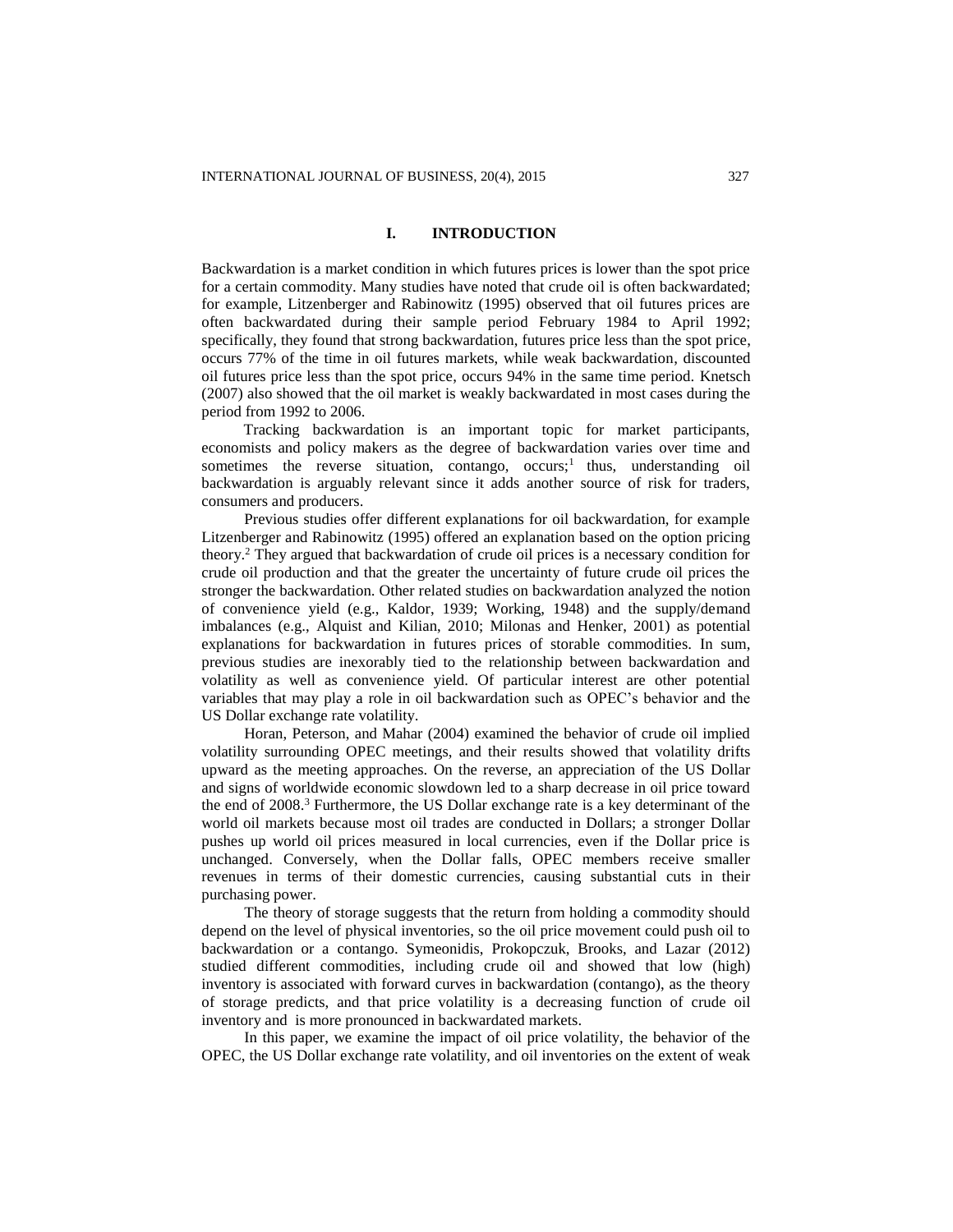and strong backwardation of crude oil futures during January 1995 and December 2006. These factors are believed to be important factors affecting oil backwardation; thus we hypothesize that these factors also affect the relationship between the spot and oil futures prices, since the volatility of Dollar exchange rate, OPEC policies (and deviations from them), and the level of oil inventories increase the uncertainties about future supply/demand, thus altering the connection between spot and futures prices. Studying these factors can improve our understanding of the spot-futures relation. To the authors' knowledge, there is no similar study that incorporates these factors as potential explanations for backwardation in the oil market.

The remainder of this paper is organized as follows. In Section II, we provide a more detailed review of the related literature. Section III describes the data. Section IV discusses and presents the empirical results of the potential role of oil price volatility, OPEC behavior, US Dollar exchange rate volatility, and oil inventories on the backwardation of crude oil futures. Section V concludes the analysis.

#### **II. RELATED LITERATURE**

In this section, we review the previous literatures that provide different explanations for the backwardation phenomenon in futures markets: option pricing theory, convenience yield, and supply and demand imbalances.

There are two well-known theories on the relationship between futures and spot prices; the theory of storage and the theory of normal backwardation. The theory of storage was initially developed by Kaldor (1939) and Working (1949). According to the theory of storage, the spread between contemporaneous spot and futures prices can be explained by the following factors: interest rate, cost of storage, and the convenience yield, where they used the convenience yield to explain the backwardation in futures prices. Based on the theory of storage, they argued that the relationship between the level of inventories and the net convenience yield is inversely related. Fama and French (1987) tested the theory of storage by using the data for 21 commodities (metals, agricultural, and wood products). They found that convenience yield increases for a wide variety of metals prices (e.g., aluminum, copper, and lead) during periods of increasing volatility and risk. Recently, Symeonidis, Prokopczuk, Brooks, and Lazar (2012) studied 21 different commodities traded on the major US commodity exchanges and the London Metal Exchange for the period between December  $31<sup>st</sup>$ , 1992 and December 31<sup>st</sup>, 2011. Their analysis showed a negative relationship between inventory and the slope of the forward curve and a negative relationship between the level of inventory and the commodity price volatility, in line with the implications of the theory of storage.

Another theory for backwardation builds on the view that backwardation includes two components: the risk premium and the expected appreciation or depreciation of the future spot price. This theory views futures markets as a risk transfer mechanism between investors who are risk-averse and the commodity producers who want to hedge. Specifically, the commodity producers (i.e., the hedgers) offer a risk premium to risk-averse investors for bearing future spot risk. Kolb (1992) argued that the spread between the futures prices and the expected spot prices stem from risk premium which arises if long and/or short traders are more risk-averse than their counterparts. For example, if long hedgers are more risk averse than their counterparts,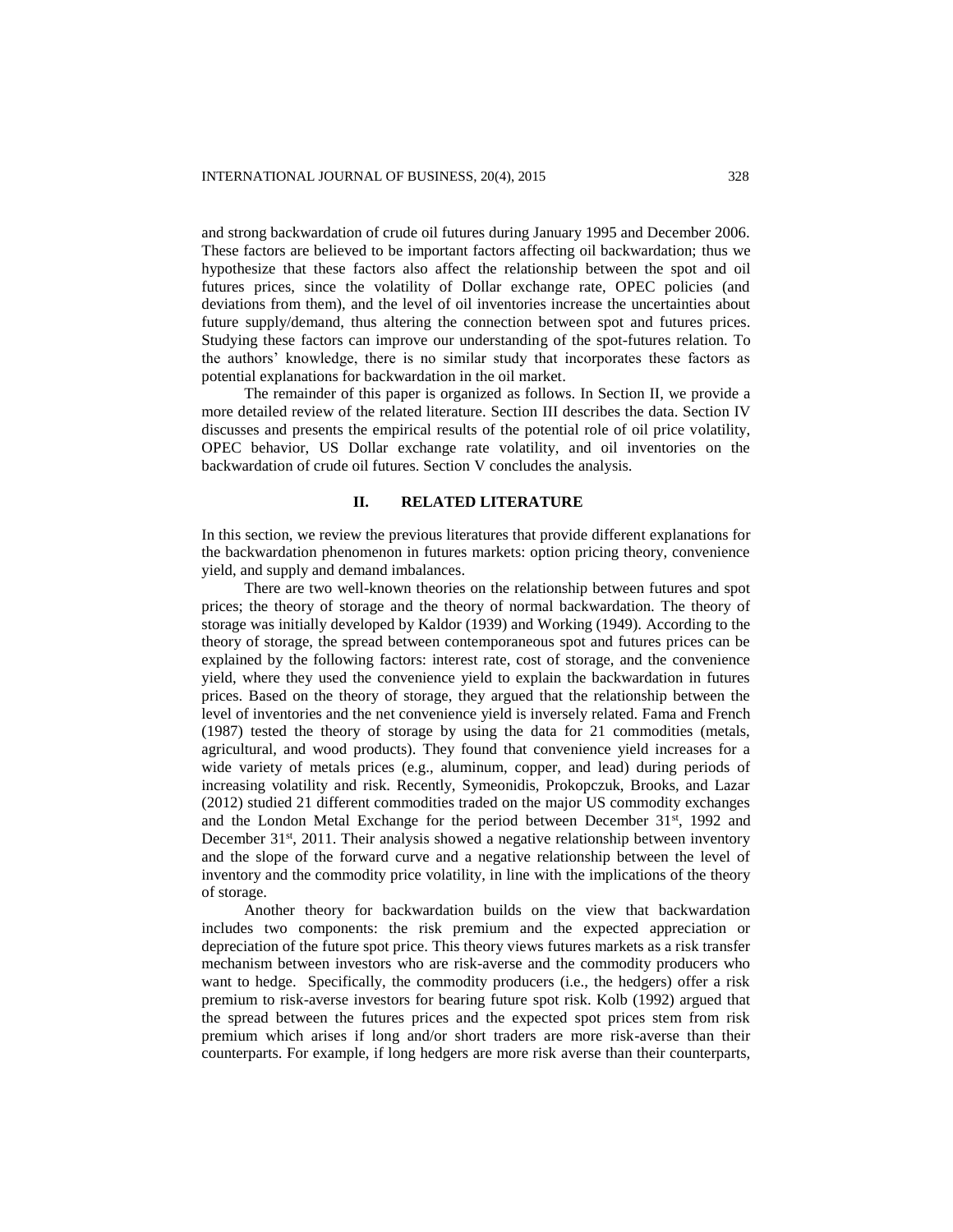futures prices will exceed the future spot price (i.e., contango) and the long hedgers would pay the premium. On the other hand, if sellers are more risk averse than their counterparts, futures prices would lie below the expected future spot price (i.e., backwardation) and the short hedger would pay the premium.

Backwardation in crude oil prices is inconsistent with Hotelling's (1931) theory. Hotelling's rule states that under certainty the net price (i.e., price minus marginal extraction cost) of an exhaustible resource has to grow over time at the rate of interest. More specifically, the growth rate of extraction cost should be lower than that of the interest rate to have a weak backwardation. On the other hand, the model of Litzenberger and Rabinowitz (1995) counts for weak and strong backwardation even if the extraction cost grows at the rate of interest. Prior to Litzenberger and Rabinowitz (1995) theory, no model had predicted any link between backwardation and volatility. They developed a model for backwardation based on the option pricing theory. In their model, oil reserve is viewed as a call option on oil, and its call value is greater the greater the oil price volatility. They viewed backwardation as the price to pay to the producers to refrain from keeping oil in the ground and that backwardation of crude oil prices is a necessary condition for crude oil production and that the greater the uncertainty of future crude oil prices the stronger the backwardation since greater uncertainty means higher value of oil reserve (i.e., greater tendency to keep oil in the ground). To test their model, they used data for US oil production, US oil reserves, West Texas Intermediate crude oil futures, and oil options over the period from December 1986 to December 1991 and found a positive association between backwardation and implied volatility and a negative association between production and backwardation.

Carlson, Khokher, and Titman (2007) developed a general equilibrium model of the exhaustible resource market. In their model, they added the supply adjustment cost to explain backwardation observed in resource markets because they argued that uncertainty assumption alone is not enough to explain the observed price behavior of oil (i.e., backwardation). As predicted by their model, the volatility of price changes for oil and natural gas commodities is higher when the slopes of the forward curves are both downward and upward. They also showed that the volatility of price changes for these commodities is related to the amount of backwardation and contango in prices.

Using the convenience yield argument, Brennan and Schwartz (1985) as well as Gibson and Schwartz (1990) argued that the backwardation is linked to the marginal convenience yield of oil inventories. They also argued that backwardation is equal to the present value of the marginal convenience yield of the commodity inventory. Gibson and Schwartz (1990) developed a pricing model for financial and real assets contingent on the oil price based on the assumption that the convenience yield and the spot price of oil follow a joint stochastic process. They used weekly oil futures price between January 1984 and November 1988 to determine the value of the instantaneous convenience yield. They found that the marginal convenience yield is mean-reverting.

Taking into consideration the work done by Brennan and Schwartz (1985), Gibson and Schwartz (1990), and Litzenberger and Rabinowitz (1995), Considine and Larson (2001) built a model of inventory and production in which equilibrium value includes both convenience yield and option value. Their empirical results on crude oil suggest that both convenience yield and risk premium are determinant factors of crude oil backwardation. Milonas and Henker (2001) found that crude oil price spreads are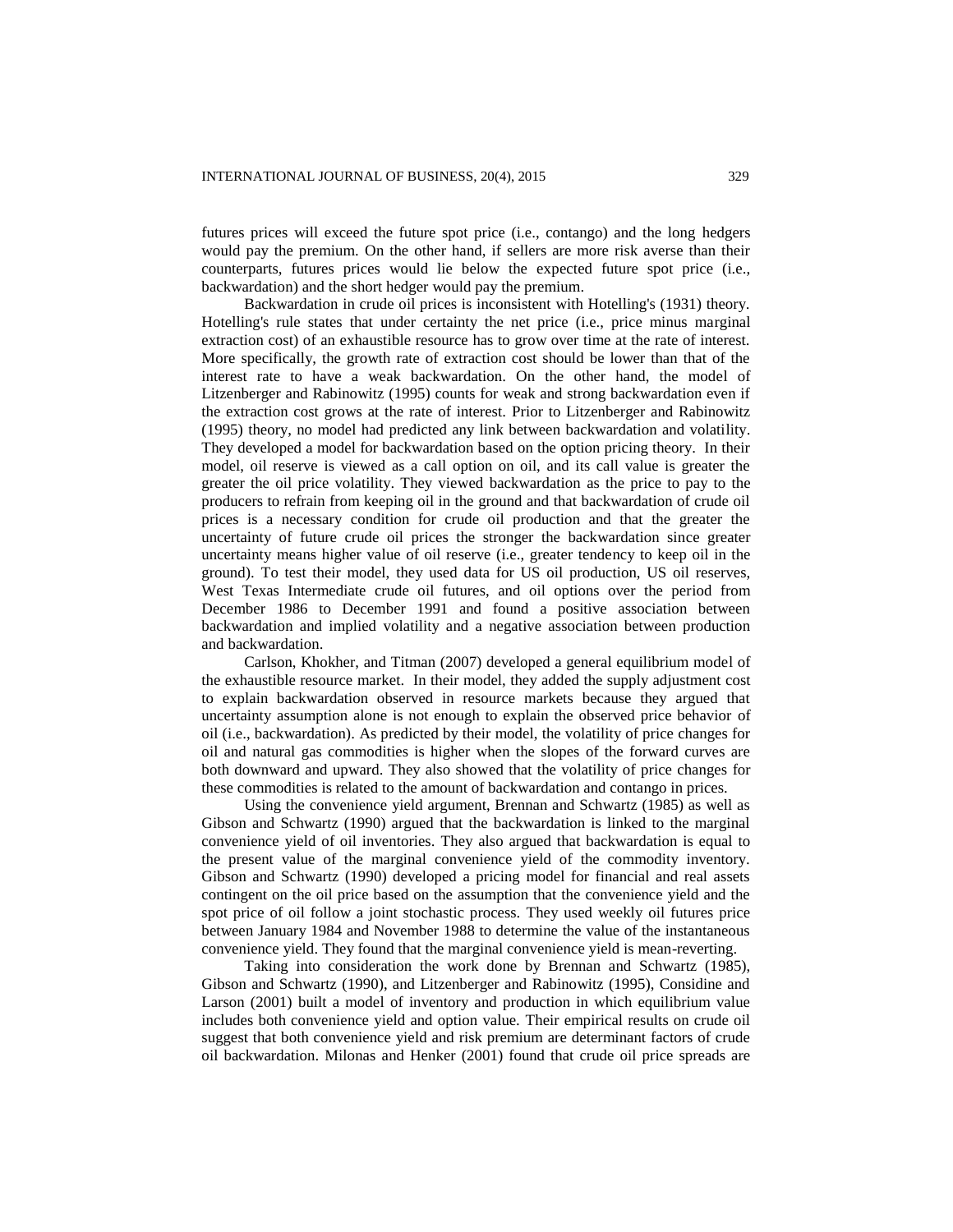affected by convenience yields and that oil spreads and convenience yields are positively related in the near-maturity contracts. They also showed that the convenience yields behave like call option.

Using the supply/demand argument, backwardation occurs when unexpected supply shortage appears, causing a short-term upward price movement. In this case, consumers pay a premium to take delivery of commodities right away to ensure a security level for the commodity thus raising the spot price directly by shifting the demand curve upward. In a recent study, Alquist and Kilian (2010) showed that the fluctuations of oil futures spread are linked to the presence of a marginal convenience yield of oil inventories. They also indicated that oil futures spread (i.e., oil futures backwardation) is directly linked to supply and demand imbalance. They showed that the fluctuations in the oil futures spread are due to the shifts in the market expectations about future oil supply shortfalls. It is also shown that, under specific assumptions, oil futures spread will decline, as the precautionary demand component of the real spot price of crude oil increases.

Another important supply side factor is the behavior of OPEC countries. OPEC uses several instruments to control the oil market. Since 1983 OPEC has announced the production quota of all its member countries in an effort to stabilize crude oil prices by controlling oil production.<sup>4</sup> OPEC uses eight criteria, that are oil related factors and socioeconomic, for allocating quotas.<sup>5</sup> Moebert (2007) found a modest influence of OPEC's capacity utilization on crude oil. His findings imply that the upward trend in the spot market can be explained by an increasing crude oil demand of emerging markets rather than OPEC's market power. In fact, he viewed OPEC as a passive observer than a price maker. The findings of Moebert (2007) were unlike Kaufmann, Dees, Karadeloglou, and Sánchez (2004) who examined the influence of OPEC's ability on the real oil prices. Their regression analysis of the real oil prices on OPEC quota (defined as the quantity of oil to be produced by OPEC members), OPEC overproduction (the quantity of oil produced minus the OPEC quota), and capacity utilization during the period of 1986-2000 showed that OPEC has an important role in determining real oil prices. Horan, Peterson, and Mahar (2004) examined the implied volatility on crude oil futures around OPEC meetings; their results showed that volatility drifts upward as the meeting approaches. Similarly, Wang, Wu, and Yang (2008) showed that realized oil futures volatility also increases in the weeks before OPEC events recommending price increases.

Another important link to consider is the exchange rate. Studies found that cointegration exists between oil prices and exchange rates, where variations in the US Dollar exchange rate are caused by the variations in oil prices (e.g., Amano and van Norden, 1998; Chaudhuri and Daniel, 1998). Other studies found the opposite to be true. Yousefi and Wirjanto (2004) examined the price reactions of OPEC member countries to changes in the exchange rate of the US dollar against other major currencies and prices of other members. They found that the increases in nominal price of oil result from a depreciation in the US Dollar.

# **III. DATA AND METHODOLOGY**

#### **A. Data Description**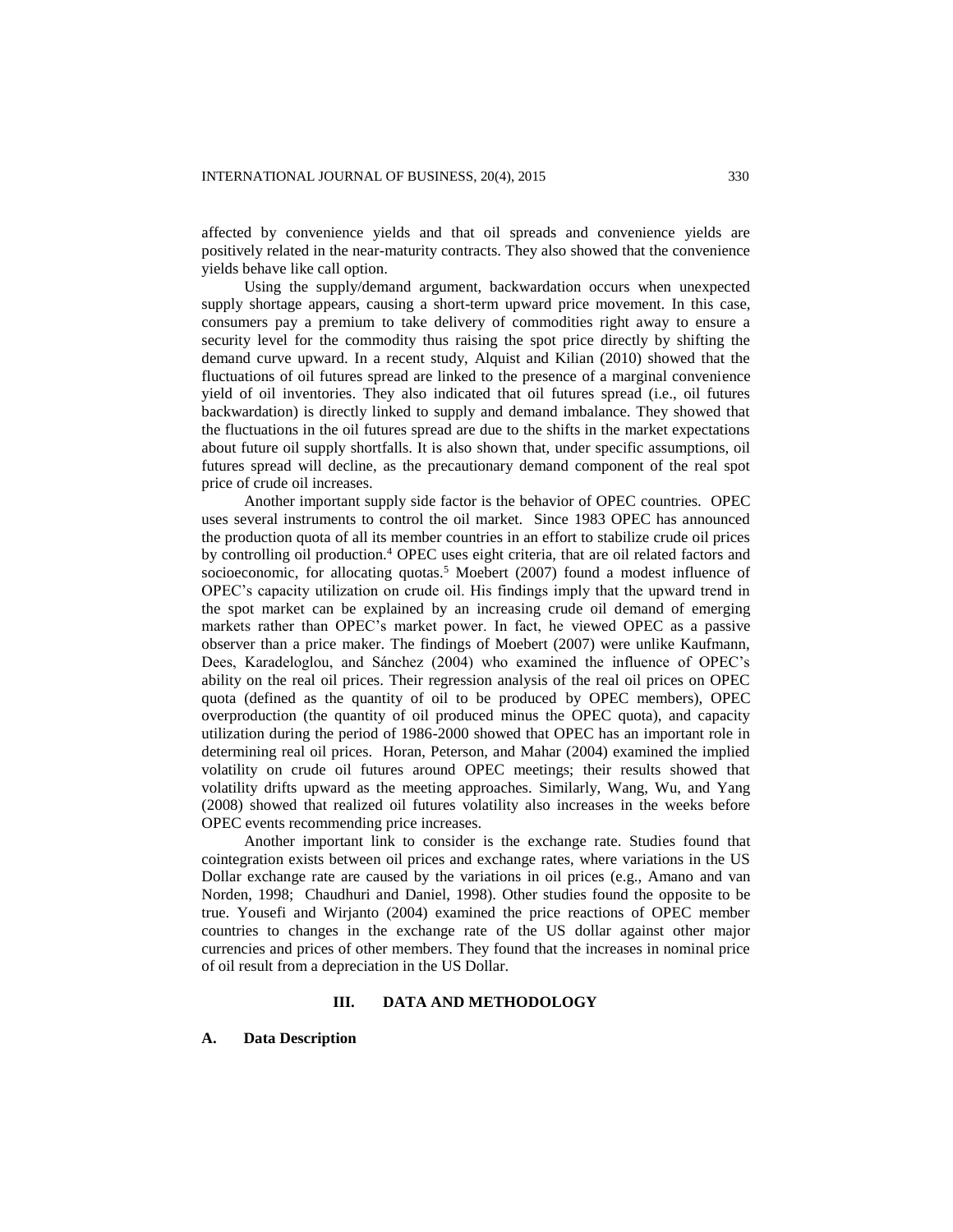The study uses West Texas International (WTI) light, sweet crude oil futures traded on New York Mercantile Exchange (refer to contract specification; Appendix 1) to analyze the impact of oil volatility, OPEC behavior, the US Dollar exchange rate volatility, and oil inventories on oil backwardation during the period from January 1995 to December 2006. The selection of the sample period is to use more complete OPEC data that has become available starting from 1995.

Monthly data for the four shortest maturity contracts months of the West Texas International (WTI) light, sweet crude oil futures are obtained from the US Energy Information Administration website. Each contract expires on the third business day prior to the  $25<sup>th</sup>$  calendar day of the month proceeding the delivery month. If the  $25<sup>th</sup>$ calendar day of the month is a non-business day, trading ceases on the third business day prior to the business day proceeding the  $25<sup>th</sup>$  calendar day. The 1-month futures contract is the nearest to maturity contract and it's time to expiration ranges from one day to thirty one days. The 2-month contract has one additional month to expiration. The 3-month has two additional months, etc. Monthly data<sup>6</sup> for Cushing, Oklahoma WTI spot price in Dollars per barrel and OECD commercial crude oil inventory (end of period) in million barrels are also obtained from the US Energy Information Administration.

Table 1 provides summary statistics of the of the 1-month, 2-month, 3-month, and 4-month West Texas Intermediate (WTI) light, sweet crude oil monthly futures price series from January 1995 to December 2006. It can be seen that the mean value for the futures price decreases as the month of maturity increased. Stated differently, futures prices tend to be backwardated; being higher for the far month's futures than the nearby contracts.

The monthly data for OPEC crude oil production ceiling allocations (quota) for its member and OPEC crude oil production in 1,000 barrel per day are all compiled from OPEC annual statistical bulletins for the years 1999-2006. Figure 1 shows that the actual OPEC monthly oil production vs. OPEC agreed quota. It can be clearly seen that OPEC oil production always exceeds the agreed production ceiling allocation. On average, the overproduction (the difference between the actual oil production and the quota) is around 3 million barrels per day, which is 12% above the average quota. We can argue that this deviation discourages current oil production and result in greater backwardation levels; this is in line with Litzenberger and Rabinowitz (1995) findings of a negative association between production and backwardation.

| Summary statistics of futures prices |        |        |        |        |  |  |  |  |
|--------------------------------------|--------|--------|--------|--------|--|--|--|--|
|                                      | FUT(1) | FUT(2) | FUT(3) | FUT(4) |  |  |  |  |
| Mean                                 | 31.01  | 30.95  | 30.84  | 30.69  |  |  |  |  |
| Variance                             | 249.13 | 259.73 | 267.43 | 273.02 |  |  |  |  |
| Minimum                              | 11.31  | 11.64  | 11.95  | 12.23  |  |  |  |  |
| Maximum                              | 74.46  | 75.71  | 76.44  | 76.95  |  |  |  |  |
| <b>Skewness</b>                      | 1.21   | 1.27   | 1.32   | 1.36   |  |  |  |  |
| Kurtosis                             | 3.43   | 3.52   | 3.60   | 3.68   |  |  |  |  |

| Table 1                             |  |
|-------------------------------------|--|
| ummary etatietics of futures prices |  |

The table provides descriptive statistics for the 1-month, 2-month, 3-month, and 4-month West Texas Intermediate (WTI) light, sweet crude oil futures price series from January 1995 to December 2006.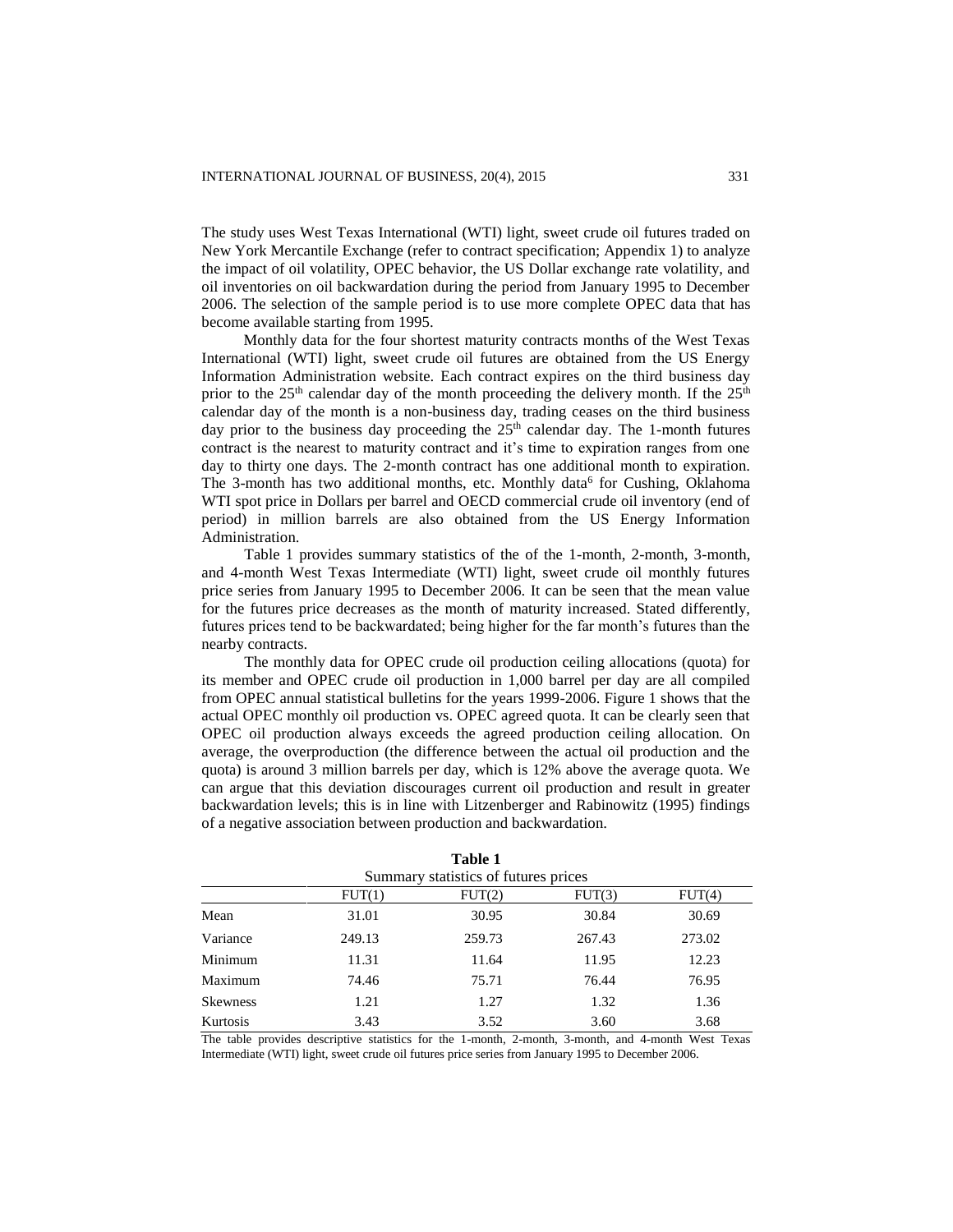

**Figure 1**

The figure shows the monthly crude oil production by the Organization of Petroleum Exporting Countries (OPEC), measured in 1,000 barrel/day and OPEC crude oil production ceiling, measured in 1,000 barrel/day, during the period from January 1995 to December 2006

The monthly interest rate of the three-month Treasury bill is obtained from the Board of Governors of the Federal Reserve System database.<sup>7</sup> The monthly exchange rate for the US Dollar against the Euro is obtained from OANDA historical database for exchange rate.<sup>8</sup> Appendix 2 provides a description of our variables and their data source.

## **B. Measuring Volatility**

We use the GARCH  $(1,1)^9$  model to measure the volatility  $(\sigma_n^2)$  of the WTI futures prices, in which  $\sigma_n^2$  is calculated from a long-run average variance rate,  $V_L$ ,  $\sigma_{n-1}$ , and  $u_{n-1}$ . The GARCH (1,1) model can be represented as follows

$$
\sigma_n^2 = \gamma V_L + \alpha u_{n-1}^2 + \beta \sigma_{n-1}^2
$$
 (1)

where  $\gamma$  is the weight assigned to  $V_L$ ,  $\alpha$  is the weight assigned to  $u_{n-1}^2$ , and  $\beta$  is the weight assigned to  $\sigma_{n-1}^2$ , such that  $\gamma+\alpha+\beta=1$ . In fact, the EWMA model is a particular case of GARCH(1,1) where  $\gamma=0$ ,  $\alpha=1-\lambda$ , and  $\beta=\lambda$ . The GARCH(1,1) model also can be written as \

$$
\Delta P_t = \kappa + \theta \Delta P_{t-1} + u_t
$$
  
\n
$$
\sigma_n^2 = \omega + \alpha u_{n-1}^2 + \beta \sigma_{n-1}^2
$$
\n(2)

where  $\omega = \gamma V_L$  and  $\alpha + \beta < 1$ , to ensure the long variance is positive.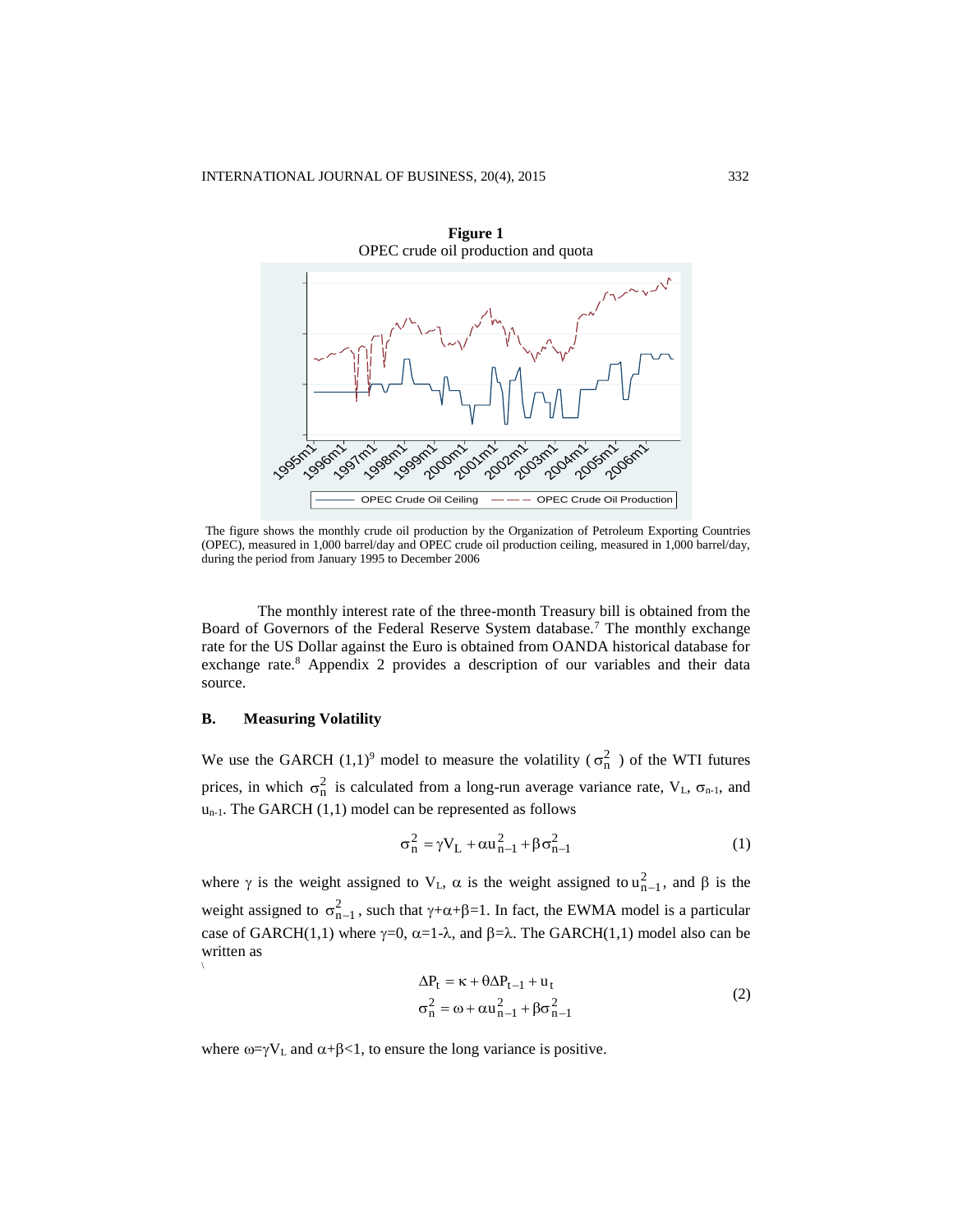The monthly GARCH (1, 1) volatility of the 2-, 3-, and 4- month futures contracts are calculated using the daily 2-, 3-, and 4- month futures prices obtained from the US Energy Information Administration. The monthly volatilities for all the contracts are shown in Figure 2.

**Figure 2** The GARCH (1, 1) volatility of the 2-, 3-, and 4- month futures contracts from January 1995 to December 2006

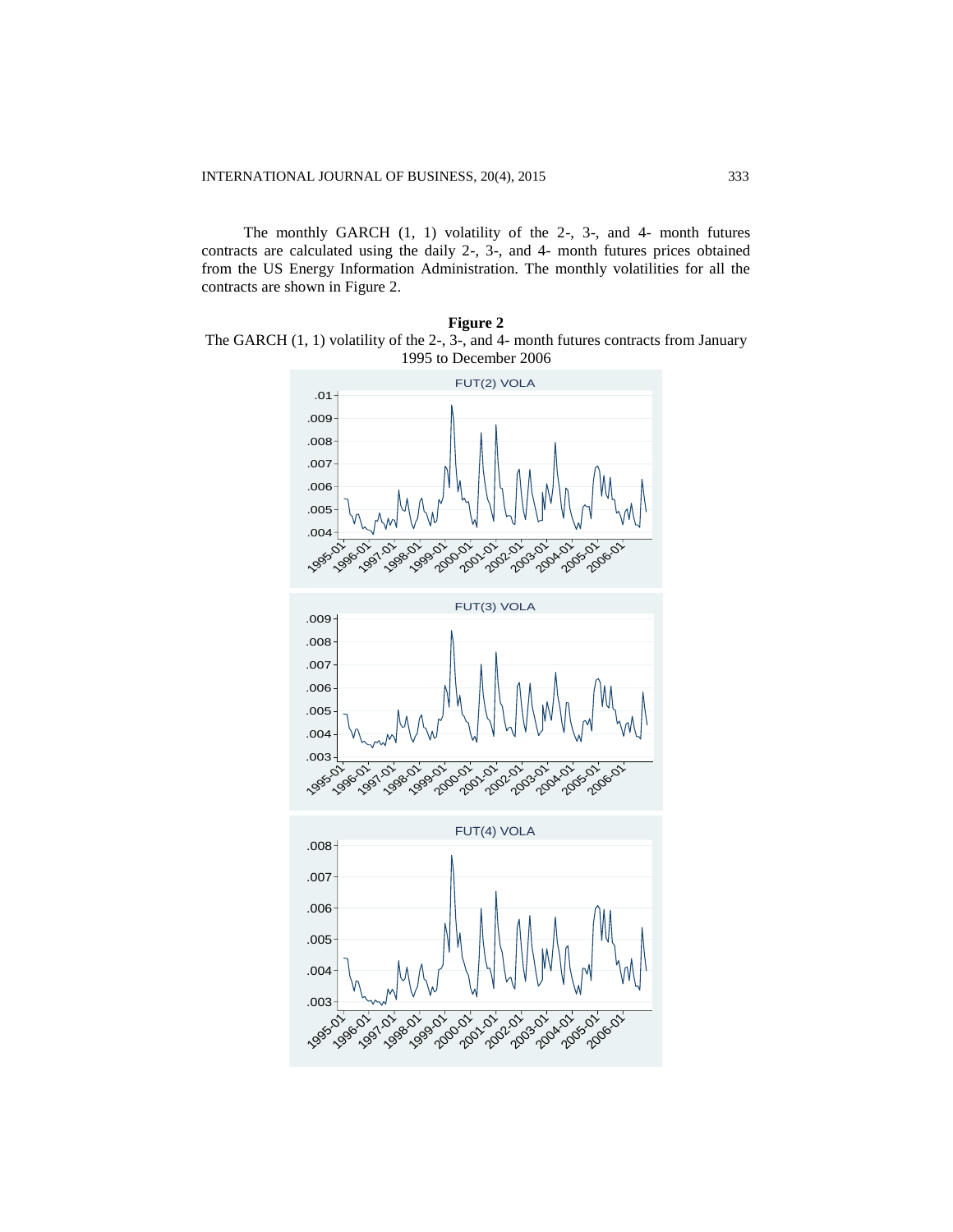We also use GARCH approach to estimate the monthly volatility for the Dollar exchange rate against Euro using the daily exchange rates. Figure 3 shows the estimated monthly currency volatility for the US Dollar exchange rate against Euro.





# **C. Regression Analysis**

To study the factors that affect the oil backwardation, we use monthly regression with standard errors adjusted using Newey-West approach, where the dependent variable is the weak backwardation in the n-month WTI futures contract and the independent variables include: WTI futures price volatility, OPEC quota and their overproduction above the production quota, US Dollar exchange rate volatility, and oil inventory levels. Specifically, the following regression $10$  analysis is applied:

$$
WB(n)_t = \alpha_0 + \alpha_1 VOLA(n)_t + \alpha_2 QUOTA_t + \alpha_3 OVER_t + \alpha_4 USD / EURO_t
$$
  
+ 
$$
\alpha_5 INVT_t + \varepsilon_t, \quad n = 2, 3, \text{ and } 4
$$
 (3)

where  $WB(n)$ <sub>t</sub> is weak backwardation defined as the spot price being higher than the discounted futures price as:  $WB(n)_t = SPOT_t - e^{-r_t n} FUT(n)_t$  where SPOT<sub>t</sub> is the price of the 1-month futures contract (which is used as a proxy for the spot price),  $FUT(n)$  is the price of the n-th month futures contract, r is the 3-month Treasury bill, n refers to the n-th month futures contract and t is the time frequency in the time series model.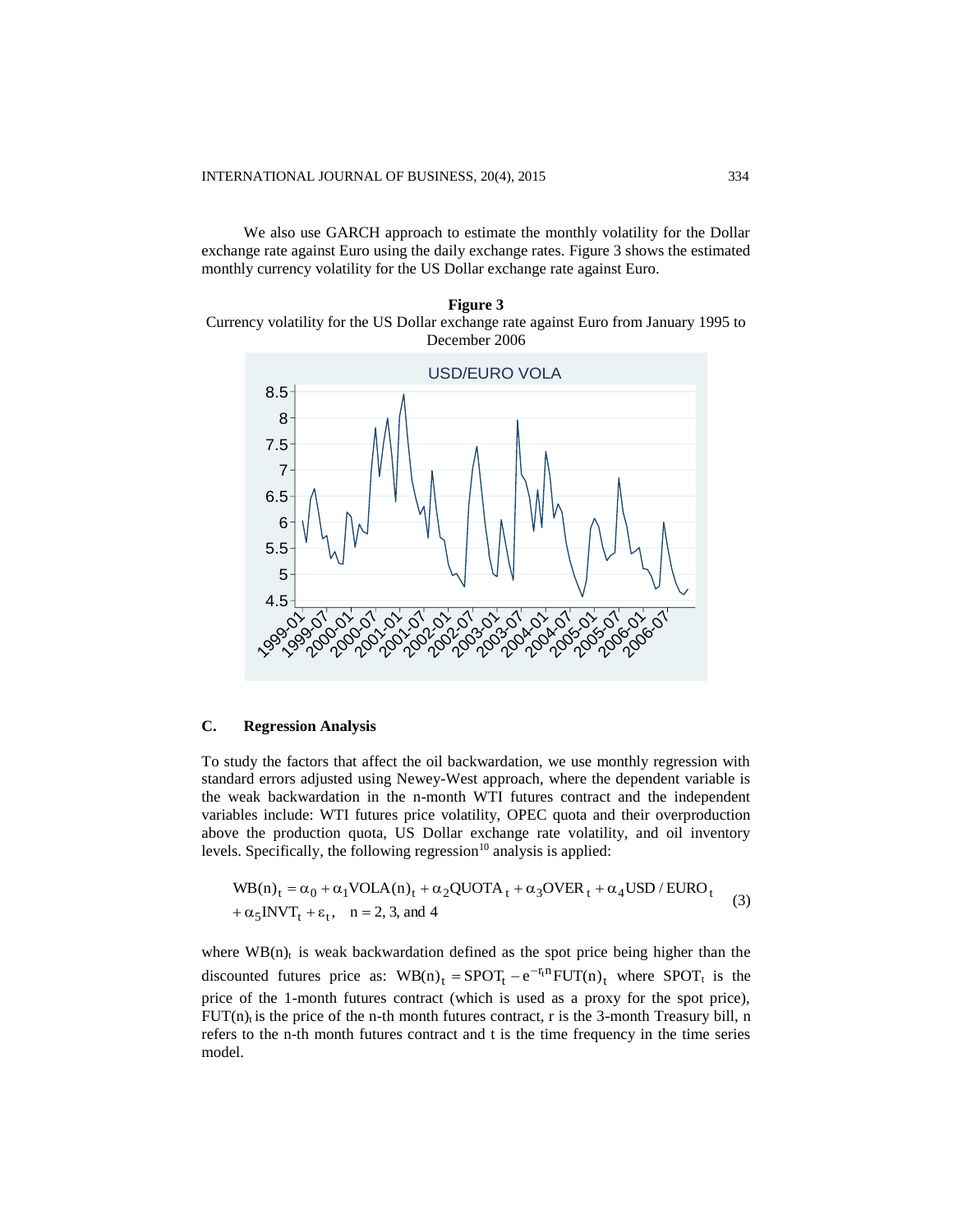As for the independent variables:  $VOLA(n)<sub>t</sub>$  is the standardized volatility of the n-th month futures contract measured using GARCH  $(1,1)$ , OUOT $A<sub>i</sub>$  is OPEC crude oil production allocation to its members, OVER<sub>t</sub> is OPEC overproduction rate by its members as actual production minus  $QUOTA_t$ . Both OVER<sub>t</sub> and QUOT $A_t$  are used to study the effect of OPEC on oil backwardation.  $USD/EURO<sub>t</sub>$  is the volatility of the US Dollar exchange rate against Euro measured using  $GARCH(1,1)$ , and  $INVT_t$  is OECD commercial crude oil inventory (end of period).

Table 2 shows the descriptive summary of oil backwardation for the 2-month, 3 month, and 4-month futures contract. It can be seen that backwardation is higher for the far month's futures contracts than that of the nearby futures contracts. This is applicable for both weak and strong backwardation. For example, the level of strong backwardation of 2-month futures contract is \$0.06, while the strong backwardation level for the 3-month and 4-month futures are \$0.17 and \$0.31, respectively. Similarly, the values of weak backwardation are \$0.25, \$0.45, and \$0.69 for the 2-month, 3 month, and 4-month futures contracts, respectively. The table also shows that oil futures contracts are, on average, strongly backwardated 57% of the time and weakly backwardated 67% of the time during the period from January 1995 to December 2006.

| Summary statistics of oil backwardation     |         |         |         |  |  |  |  |  |
|---------------------------------------------|---------|---------|---------|--|--|--|--|--|
|                                             | FUT(2)  | FUT(3)  | FUT(4)  |  |  |  |  |  |
| Strong backwardation (\$)                   |         |         |         |  |  |  |  |  |
| Mean                                        | 0.06    | 0.17    | 0.31    |  |  |  |  |  |
| Variance                                    | 0.45    | 1.34    | 2.37    |  |  |  |  |  |
| Minimum                                     | $-1.78$ | $-3.02$ | $-3.97$ |  |  |  |  |  |
| Maximum                                     | 2.08    | 3.31    | 4.04    |  |  |  |  |  |
| <b>Skewness</b>                             | $-0.24$ | $-0.31$ | $-0.36$ |  |  |  |  |  |
| Kurtosis                                    | 3.48    | 3.24    | 3.08    |  |  |  |  |  |
| Weak backwardation (\$)                     |         |         |         |  |  |  |  |  |
| Mean                                        | 0.25    | 0.45    | 0.69    |  |  |  |  |  |
| Variance                                    | 0.38    | 1.13    | 1.98    |  |  |  |  |  |
| Minimum                                     | $-1.28$ | $-2.25$ | $-2.94$ |  |  |  |  |  |
| Maximum                                     | 2.25    | 3.56    | 4.36    |  |  |  |  |  |
| <b>Skewness</b>                             | 0.18    | 0.05    | $-0.01$ |  |  |  |  |  |
| Kurtosis                                    | 3.36    | 3.06    | 2.85    |  |  |  |  |  |
| Fraction of the Time in Backwardation (in%) |         |         |         |  |  |  |  |  |
| SВ                                          | 54.86   | 54.94   | 61.81   |  |  |  |  |  |
| WВ                                          | 65.28   | 66.67   | 69.44   |  |  |  |  |  |

**Table 2**

The table reports a summary statistics of the strong and weak backwardation of the 2-month, 3-month, and 4 month West Texas Intermediate (WTI) light, sweet crude oil futures price series from January 1995 to December 2006. Strong backwardation (SB) is defined as the difference between the spot price and the futures price,  $SB(n)_t = SPOT_t - FUT(n)_t$ , where SPOT<sub>t</sub> is the price of the 1-month futures contract, used as a proxy for the spot price, FUT(n) is the price of the n-th month futures contract. Weak backwardation (WB) is defined as the spot price being higher than the discounted futures price as:  $WB(n)_t = S_t - e^{-T_t n} FUT(n)_t$ , where r is the 3-month Treasury bill.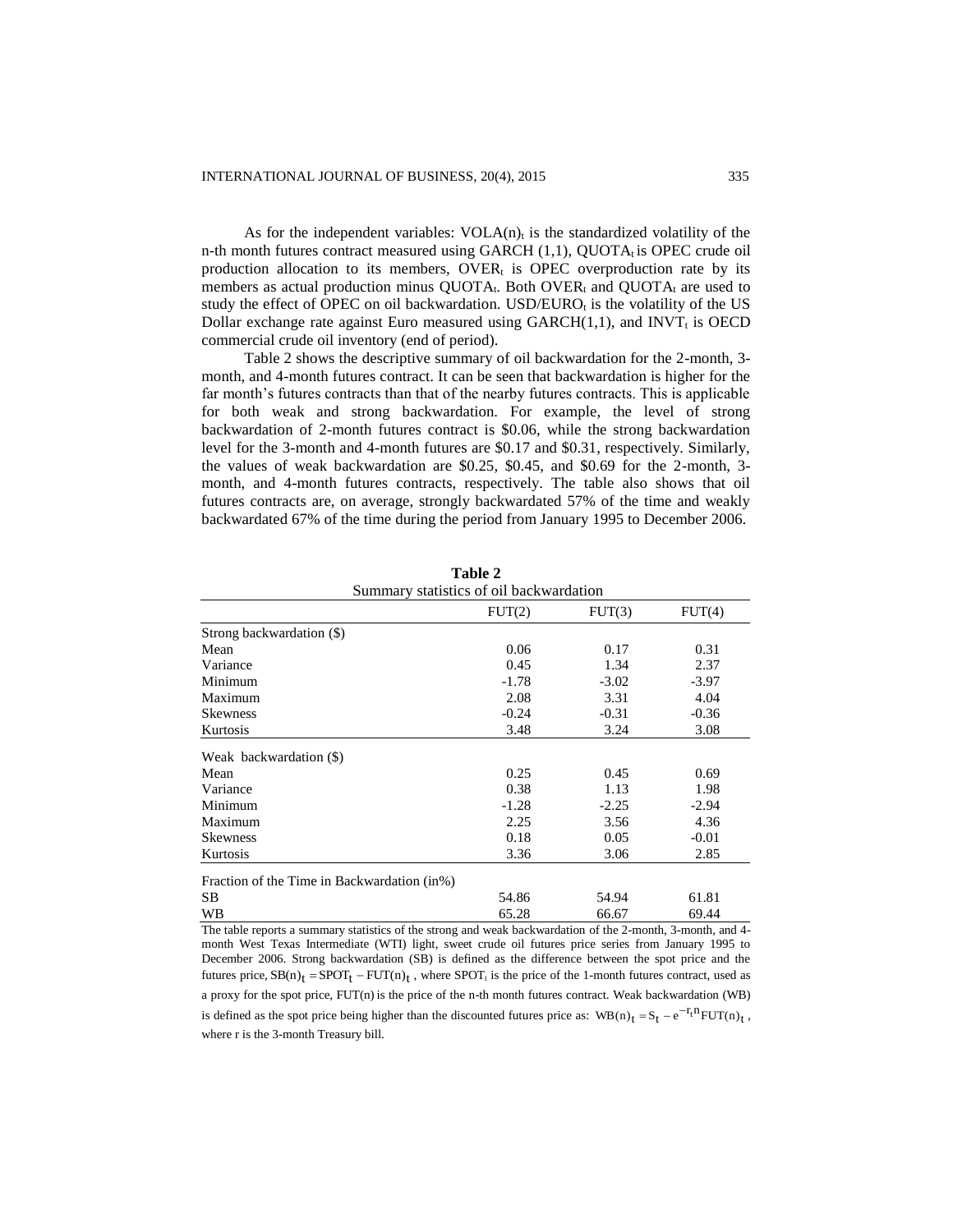Figure 4 displays the weak backwardation of the 2-, 3- and 4-month WTI futures contracts. As shown from the figure, the market experiences backwardation between 1995 and 2006. However, there were two periods in which oil futures did experience some long duration of contango during the sample study period. The first period lasted



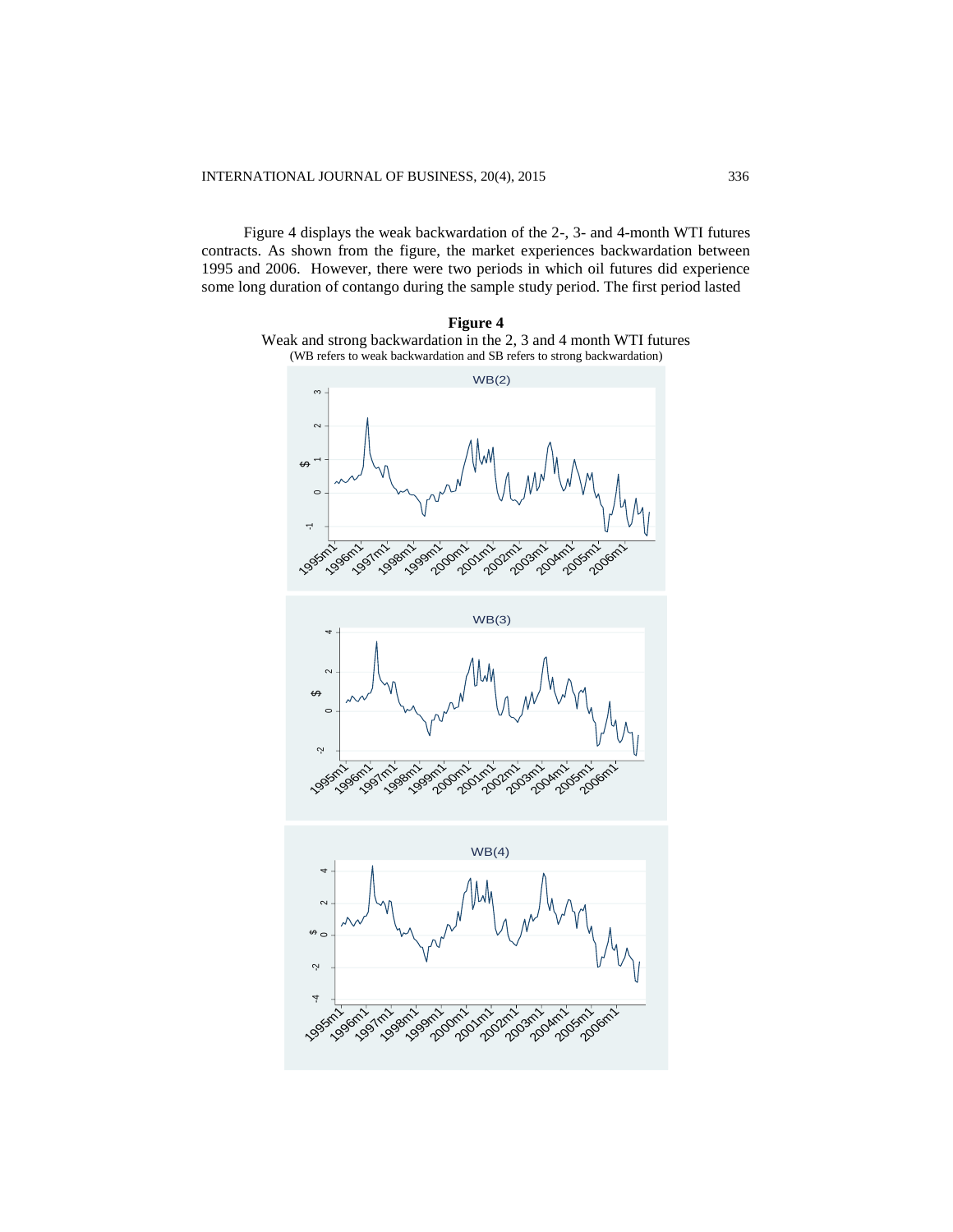

around 12 months in 1998 and was associated with a declining trend of crude oil prices, which is consistent with the conventional wisdom that in periods of contango, oil producers accumulate inventories which would result in pushing the price of oil for immediate delivery to go down. The second period was after February 2005 and was associated with an upward trend in oil prices despite of the rise of inventories.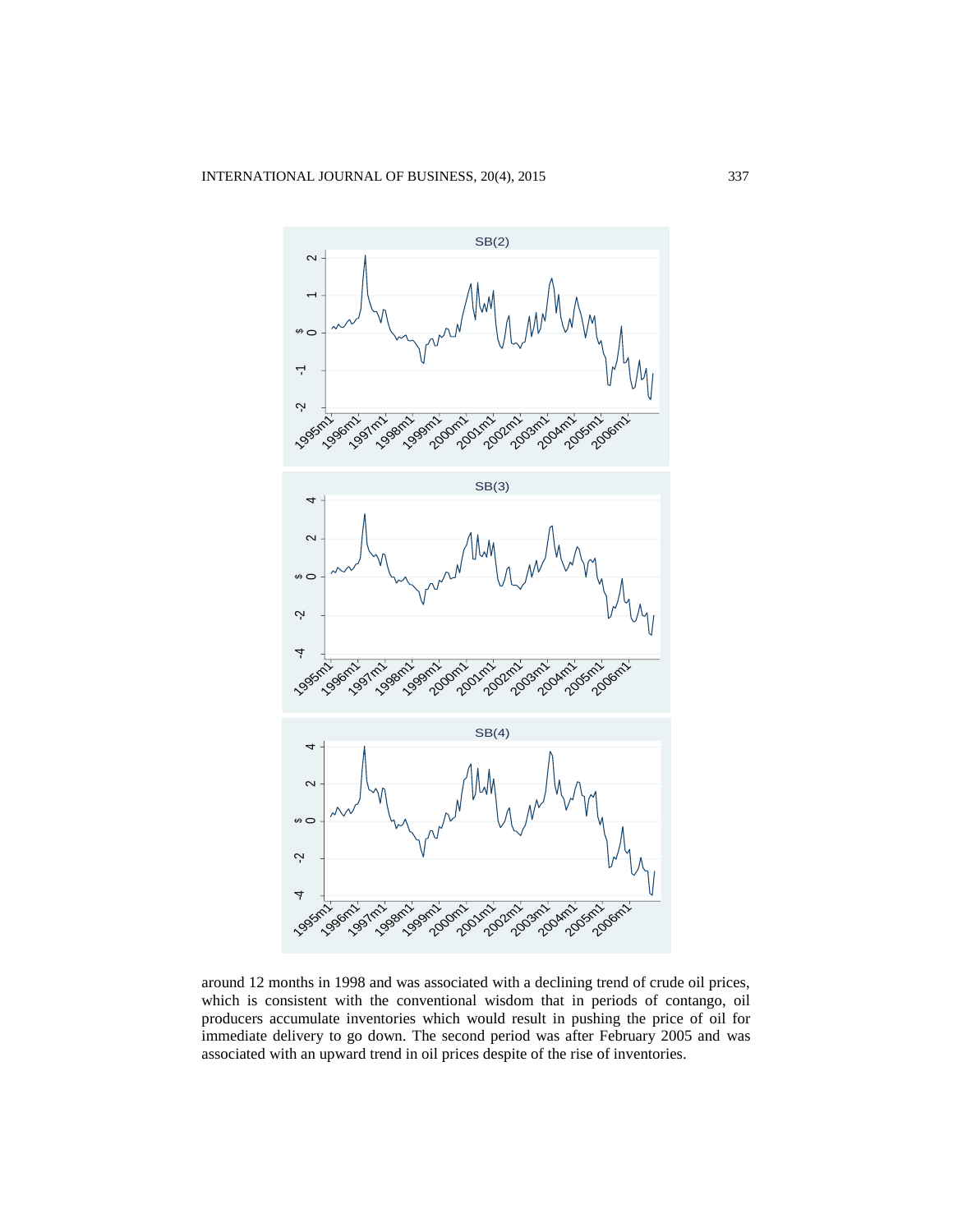## **IV. RESULTS AND DISCUSSIONS**

#### **A. Regression Analysis of Weak and Strong Backwardation**

The correlation matrix among the weak backwardation for the 2-month, 3-month and 4 month futures and oil price volatility, OPEC quota, OPEC overproduction, US Dollar exchange rate volatility, and oil inventories is reported in Table 3. The correlation matrix shows that all pairs of control variables do not raise concerns for multicollinearity in the multiple regression analysis as the highest correlation coefficient between the explanatory variables is 0.34.<sup>11</sup>

| Table 3                                       |                      |                   |                   |             |                 |             |  |  |  |
|-----------------------------------------------|----------------------|-------------------|-------------------|-------------|-----------------|-------------|--|--|--|
| Correlation matrix for the weak backwardation |                      |                   |                   |             |                 |             |  |  |  |
|                                               | WB(2)                | VOLA(2)           | <b>QUOTA</b>      | <b>OVER</b> | <b>USD/EURO</b> | <b>INVT</b> |  |  |  |
| WB(2)                                         | 1.00                 |                   |                   |             |                 |             |  |  |  |
| VOLA(2)                                       | $-0.03$              | 1.00              |                   |             |                 |             |  |  |  |
| <b>QUOTA</b>                                  | $-0.45^{\rm a}$      | $-0.06$           | 1.00              |             |                 |             |  |  |  |
| <b>OVER</b>                                   | $-0.21$ <sup>a</sup> | 0.11              | $-0.15^{\circ}$   | 1.00        |                 |             |  |  |  |
| <b>USD/EURO</b>                               | 0.38 <sup>a</sup>    | 0.15 <sup>c</sup> | $-0.26a$          | $-0.04$     | 1.00            |             |  |  |  |
| <b>INVT</b>                                   | $-0.71$ <sup>a</sup> | 0.12              | $0.34^{a}$        | 0.09        | $-0.18^{b}$     | 1.00        |  |  |  |
|                                               | WB(3)                | VOLA(3)           | <b>QUOTA</b>      | <b>OVER</b> | <b>USD/EURO</b> | <b>INVT</b> |  |  |  |
| WB(3)                                         | 1.00                 |                   |                   |             |                 |             |  |  |  |
| VOLA(3)                                       | $-0.11$              | 1.00              |                   |             |                 |             |  |  |  |
| <b>QUOTA</b>                                  | $-0.49$ <sup>a</sup> | $-0.01$           | 1.00              |             |                 |             |  |  |  |
| <b>OVER</b>                                   | $-0.19b$             | 0.16 <sup>c</sup> | $-0.15^{\circ}$   | 1.00        |                 |             |  |  |  |
| <b>USD/EURO</b>                               | 0.37 <sup>a</sup>    | 0.10              | $-0.26a$          | $-0.04$     | 1.00            |             |  |  |  |
| <b>INVT</b>                                   | $-0.74$ <sup>a</sup> | 0.18 <sup>b</sup> | $0.34^{a}$        | 0.09        | $-0.18b$        | 1.00        |  |  |  |
|                                               | WB(4)                | VOLA(4)           | <b>QUOTA</b>      | <b>OVER</b> | USD/EURO        | <b>INVT</b> |  |  |  |
| WB(4)                                         | 1.00                 |                   |                   |             |                 |             |  |  |  |
| VOLA(4)                                       | $-0.18b$             | 1.00              |                   |             |                 |             |  |  |  |
| <b>OUOTA</b>                                  | $-0.50$ <sup>a</sup> | 0.05              | 1.00              |             |                 |             |  |  |  |
| <b>OVER</b>                                   | $-0.16c$             | 0.22 <sup>b</sup> | $-0.15^{\circ}$   | 1.00        |                 |             |  |  |  |
| <b>USD/EURO</b>                               | 0.37 <sup>a</sup>    | 0.05              | $-0.26a$          | $-0.04$     | 1.00            |             |  |  |  |
| <b>INVT</b>                                   | $-0.75$ <sup>a</sup> | $0.22^{\rm a}$    | 0.34 <sup>a</sup> | 0.09        | $-0.18^{b}$     | 1.00        |  |  |  |

The table reports the correlation matrix between the dependent variables: the monthly weak backwardation for n-th month of the WTI futures contract, WB(n) and the independent variables: the GARCH volatility of the n-th month futures contract, VOLA(n), OPEC crude oil production allocation to its members, QUOTA, OPEC overproduction rate by its members, OVER, the volatility of the US Dollar exchange rate against Euro, USD/EURO, and the OECD commercial crude oil inventory, INVT. More variable details are available in Appendix 2. The monthly data are from January 1995 through December 2006. The notations a, b and c refer to significance at 1, 5 and 10% level, respectively.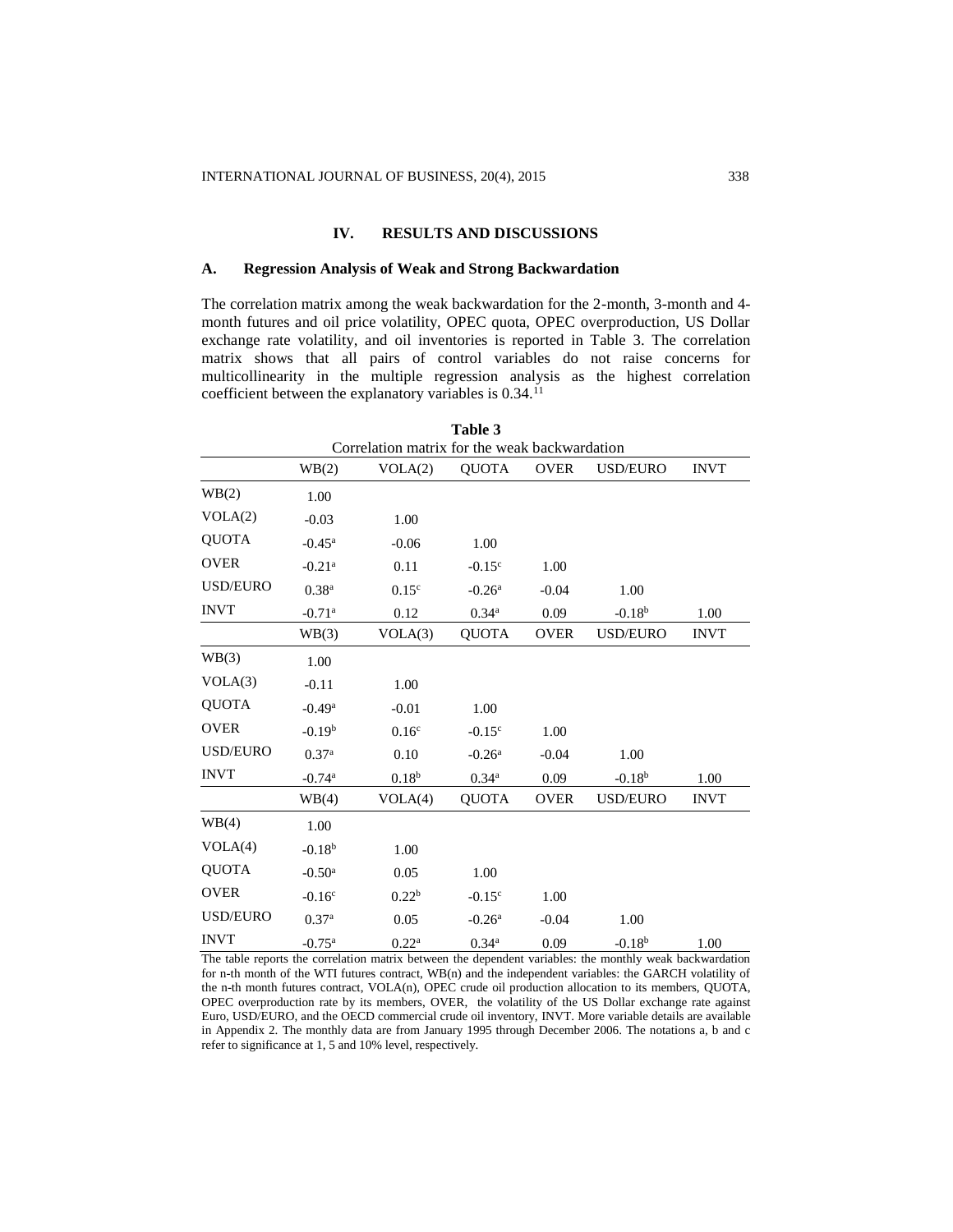The regression results of monthly weak backwardation for the 2-month, 3-month and 4-month futures on oil price volatility, OPEC quota, OPEC overproduction, US Dollar exchange rate volatility, and oil inventories are displayed in Table 4. The extent of weak backwardation is used as a dependent variable in a regression analysis since weak backwardation occurs more frequently than strong backwardation (see Table 2).

The regressions of weak backwardation for the 2-month, 3-month and 4-month futures generally produce qualitatively similar results. It can be seen, the coefficient of VOLA<sup>t</sup> is positive yet not significant in the 2-month regression. The positive association between weak backwardation and volatility is consistent with the prediction of Litzenberger and Rabinowitz (1995) theory.

| <b>Table 4</b>                                     |                             |                                 |                      |                                                             |                      |                                                   |                                  |                    |                 |
|----------------------------------------------------|-----------------------------|---------------------------------|----------------------|-------------------------------------------------------------|----------------------|---------------------------------------------------|----------------------------------|--------------------|-----------------|
| Regression analysis of weak backwardation<br>WB(4) |                             |                                 |                      |                                                             |                      |                                                   |                                  |                    |                 |
|                                                    |                             | WB(2)                           |                      |                                                             | WB(3)                |                                                   |                                  |                    |                 |
| <b>VOLA</b>                                        | 11.05                       |                                 |                      | 0.80                                                        |                      |                                                   | $-13.27$                         |                    |                 |
|                                                    | (0.32)                      |                                 |                      | (0.01)                                                      |                      |                                                   | $(-0.14)$                        |                    |                 |
| <b>QUOTA</b>                                       |                             | $-0.08^a$ $-0.08^a$             | $-0.10^a$            | $-0.16^{\rm a}$                                             | $-0.16^{\rm a}$      | $-0.19a$                                          | $-0.22^{\rm a}$                  | $-0.22^{\rm a}$    | $-0.25^{\rm a}$ |
|                                                    |                             |                                 |                      | $(-3.69)$ $(-3.73)$ $(-3.50)$ $(-4.50)$ $(-4.51)$ $(-4.01)$ |                      |                                                   | $(-4.63)$                        | $(-4.67)$          | $(-4.15)$       |
| <b>OVER</b>                                        |                             | $-0.06^{\rm b}$ $-0.06^{\rm b}$ | $-0.06b$             | $-0.09c$                                                    | $-0.09c$             | $-0.10^{\circ}$                                   | $-0.09$                          | $-0.09$            | $-0.10$         |
|                                                    |                             |                                 |                      | $(-2.04)$ $(-2.00)$ $(-1.98)$ $(-1.86)$ $(-1.83)$ $(-1.83)$ |                      |                                                   | $(-1.49)$                        | $(-1.48)$          | $(-1.51)$       |
| <b>USD/EURO</b>                                    | $0.017^b$ 0.18 <sup>b</sup> |                                 |                      | 0.28 <sup>b</sup>                                           | 0.28 <sup>b</sup>    |                                                   | 0.36 <sup>b</sup>                | 0.36 <sup>b</sup>  |                 |
|                                                    |                             | $(2.48)$ $(2.52)$               |                      | (2.40)                                                      | (2.43)               |                                                   | (2.33)                           | (2.35)             |                 |
| <b>INVT</b>                                        |                             | $-0.40^a$ $-0.40^a$             | $-0.41$ <sup>a</sup> | $-0.72$ <sup>a</sup>                                        | $-0.72$ <sup>a</sup> | $-0.74$ <sup>a</sup>                              | $-0.97$ <sup>a</sup>             | $-0.98a$           | $-1.00a$        |
|                                                    |                             |                                 |                      | $(-8.54)$ $(-8.74)$ $(-8.76)$ $(-9.76)$ $(-9.93)$ $(-9.88)$ |                      |                                                   | $(-10.30)$ $(-10.32)$ $(-10.26)$ |                    |                 |
| <b>CONS</b>                                        |                             | $12.00^a$ 11.99 <sup>a</sup>    | $13.86^{\rm a}$      | $22.00^{\rm a}$                                             | $21.99^{\rm a}$      | 24.97 <sup>a</sup>                                | 29.82 <sup>a</sup>               | 29.87 <sup>a</sup> | $33.65^{\rm a}$ |
|                                                    |                             | $(9.65)$ $(9.68)$               |                      |                                                             |                      | $(12.52)$ $(11.40)$ $(11.47)$ $(14.71)$ $(11.88)$ |                                  | (12.00)            | (15.20)         |
| $R^2$ ADJ $(\%)$                                   |                             | 61.21 61.45                     | 57.62                | 66.01                                                       | 66.31                | 63.02                                             | 67.29                            | 67.52              | 64.49           |

The table reports the regression results adjusted to Newey-West. The dependent variables WB(n) are the monthly weak backwardation for n-th month of the WTI futures contract. The independent variables include: the GARCH volatility of the n-th month futures contract, VOLA(n), OPEC crude oil production allocation to its members, QUOTA, OPEC overproduction rate by its members, OVER, the volatility of the US Dollar exchange rate against Euro, USD/EURO, and the OECD commercial crude oil inventory, INVT. More variable details are available in Appendix 2. The monthly data are from January 1995 through December 2006. The t-values are given in parentheses. The notations a, b and c refer to significance at 1, 5 and 10% level, respectively.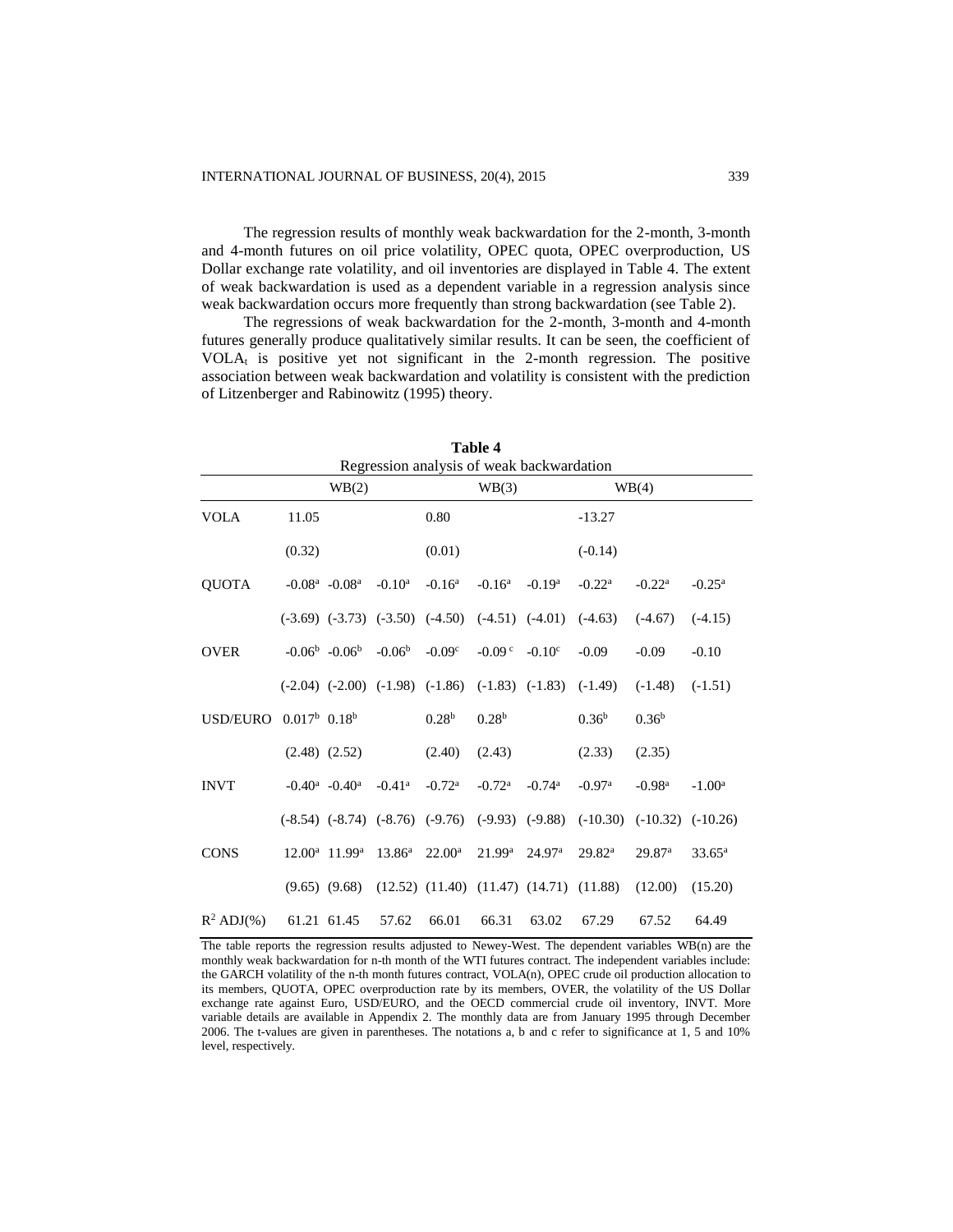The coefficients of  $QUOTA_t$  are negatively significant for all contracts. This suggests that the greater the level of OPEC quota the lower the level of backwardation as an increase in the quota variable tends to reduce oil price. In other words, an increase in the quota tends to put a downward pressure on prices. As for the effect of OPEC on oil backwardation, the coefficients of OPEC overproduction are negative for all contracts and significant for 2-month and 3-month contracts. This suggests that the greater the level of OPEC overproduction the lower the level of backwardation as an increase in the OPEC overproduction tends to reduce oil price. This result is consistent with the fundamentals of the supply/demand balance. Put differently, the increased uncertainty about the future supply of OPEC members due to the deviation from the allocated production ceiling results in a lower backwardation level.

As for the US Dollar exchange volatility, we expect that the extent of backwardation is greater the greater the Dollar exchange volatility. As can be seen from Table 4, the USD/EURO coefficients are positively significant at 5% in all specifications and for all futures contracts. That is to say, as the volatility of the US Dollar against the Euro increases, the level of weak backwardation increases too.

As for oil inventories; the theory of storage suggests that high volumes of inventory lowers the level of backwardation and even sustain a deep contango. As can be seen from Table 4, the oil inventory coefficients are negative and significant for all contracts. This finding is also consistent with the prior work by Fort and Quirk (1988) who stated that "one possible explanation for backwardation is the high correlation between cash and futures prices when inventories of a commodity are large". The results are robust, as different regression specifications produce virtually the same results.

As a robustness check, we repeat the analysis by analyzing the effect of oil volatility, OPEC quota, OPEC overproduction, the volatility of US Dollar exchange rate, inventory level, and spot price changes on the extent of strong backwardation.

$$
SB(n)_t = \alpha_0 + \alpha_1 VOLA(n)_t + \alpha_2 QUOTA_t + \alpha_3 OVER_t + \alpha_4 USD / EURO_t
$$
  
+  $\alpha_5 INVT_t + \varepsilon_t$ , n = 2, 3, and 4 (4)

where  $SB(n)$ <sub>t</sub> is strong backwardation defined as the spot price being higher than the futures price as:

$$
SB(n)t = SPOTt - FUT(n)t > 0
$$

where  $SPOT<sub>t</sub>$  is the price of the 1-month futures contract (which is used as a proxy for the spot price) and  $FUT(n)<sub>t</sub>$  is the price of the n-th month futures contract.

The results do not change qualitatively implying that the results are robust. The coefficients of OPEC overproduction, OPEC Quota, and inventory are significantly negative for all contracts and for all specifications. Further, the coefficients of US Dollar against the Euro are significantly positive.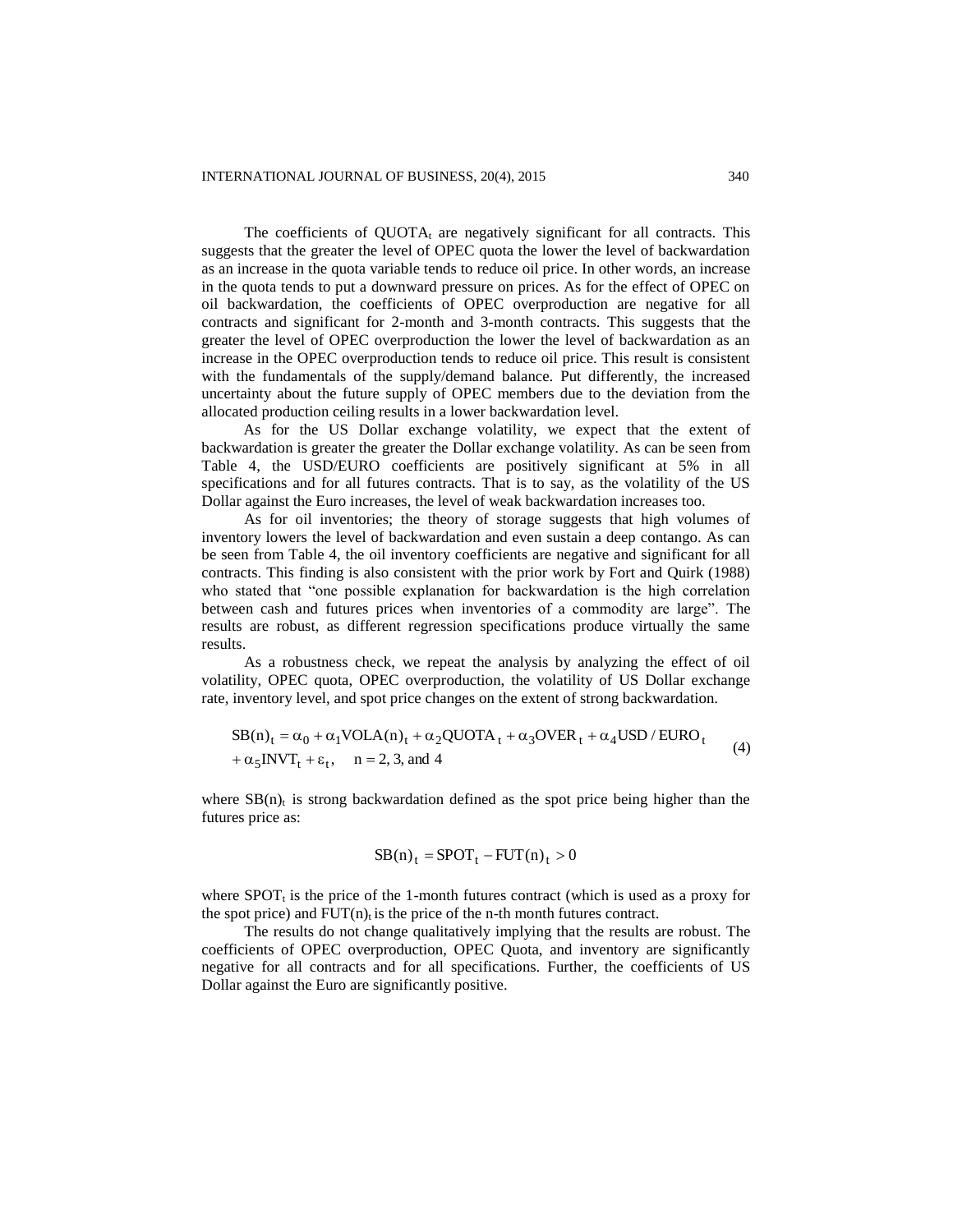| Table 5<br>Regression analysis of strong backwardation |                      |                      |                      |                      |                      |                      |                      |                     |                 |
|--------------------------------------------------------|----------------------|----------------------|----------------------|----------------------|----------------------|----------------------|----------------------|---------------------|-----------------|
| SB(2)<br>SB(3)<br>SB(4)                                |                      |                      |                      |                      |                      |                      |                      |                     |                 |
| <b>VOLA</b>                                            | 21.30                |                      |                      | 24.49                |                      |                      | 20.19                |                     |                 |
|                                                        | (0.69)               |                      |                      | (0.41)               |                      |                      | (0.22)               |                     |                 |
| <b>QUOTA</b>                                           | $-0.13^{\rm a}$      | $-0.13^a$            | $-0.15^{\rm a}$      | $-0.23^{\rm a}$      | $-0.23^{\rm a}$      | $-0.26a$             | $-0.31$ <sup>a</sup> | $-0.31a$            | $-0.35^{\rm a}$ |
|                                                        | $(-5.30)$            | $(-5.29)$            | $(-4.53)$            | $(-5.71)$            | $(-5.69)$            | $(-4.79)$            |                      | $(-5.72)$ $(-5.73)$ | $(-4.85)$       |
| <b>OVER</b>                                            | $-0.08a$             | $-0.08a$             | $-0.09b$             | $-0.13b$             | $-0.12b$             | $-0.13b$             | $-0.14b$             | $-0.14b$            | $-0.15^{b}$     |
|                                                        | $(-2.73)$            | $(-2.68)$            | $(-2.63)$            | $(-2.45)$            | $(-2.40)$            | $(-2.37)$            |                      | $(-2.11)$ $(-2.06)$ | $(-2.06)$       |
| USD/EURO $0.18a$                                       |                      | 0.19 <sup>a</sup>    |                      | 0.29 <sup>b</sup>    | 0.30 <sup>b</sup>    |                      | 0.38 <sup>b</sup>    | 0.38 <sup>b</sup>   |                 |
|                                                        | (2.53)               | (2.64)               |                      | (2.43)               | (2.50)               |                      | (2.35)               | (2.40)              |                 |
| <b>INVT</b>                                            | $-0.40$ <sup>a</sup> | $-0.40$ <sup>a</sup> | $-0.41$ <sup>a</sup> | $-0.72$ <sup>a</sup> | $-0.72$ <sup>a</sup> | $-0.74$ <sup>a</sup> | $-0.98$ <sup>a</sup> | $-0.97a$            | $-1.00^a$       |
|                                                        | $(-8.16)$            | $(-8.23)$            | $(-8.12)$            | $(-9.10)$            | $(-9.12)$            | $(-8.97)$            |                      | $(-9.49)$ $(-9.35)$ | $(-9.20)$       |
| <b>CONS</b>                                            | 12.89 <sup>a</sup>   | 12.88 <sup>a</sup>   | $14.85^{\rm a}$      | 23.47 <sup>a</sup>   | $23.43^a$            | 26.57 <sup>a</sup>   | $31.94^{\rm a}$      | 31.88 <sup>a</sup>  | $35.90^{\rm a}$ |
|                                                        | (10.42)              | (10.40)              | (12.57)              | (11.75)              |                      | $(11.71)$ $(13.97)$  |                      | $(12.04)$ $(11.98)$ | (14.05)         |
| $R^2$ ADJ $(\%)$                                       | 65.67                | 65.82                | 62.22                | 68.88                | 69.01                | 65.90                | 69.52                | 69.73               | 66.86           |

The table reports the regression results adjusted to Newey-West. The dependent variables SB(n) are the monthly strong backwardation for n-th month of the WTI futures contract. The independent variables include: the GARCH volatility of the n-th month futures contract, VOLA(n), the OPEC crude oil production allocation to its members, QUOTA, the OPEC overproduction rate by its members, OVER, the volatility of the US Dollar exchange rate against Euro, USD/EURO, and the OECD commercial crude oil inventory, INVT. More variable details are available in Appendix 2. The monthly data are from January 1995 through December 2006. The t-values are given in parentheses. The notations a, b and c refer to significance at 1, 5 and 10% level, respectively.

## **V. CONCLUSION**

Understanding oil backwardation arguably is relevant since the varying degree of backwardation adds another source of risk for traders, consumers and producers. This paper shows that oil futures generally exhibit backwardation. Specifically, it shows that oil futures are strongly and weakly backwardated 57% and 67% of the time, respectively, during the period from January 1995 to December 2006. The paper also finds that the level of backwardation is higher for the far-month-futures contracts than that of the nearby futures contracts.

We further examine the influence of oil price volatility, the behavior of OPEC, the volatility of US Dollar exchange rate, and oil inventories on the extent of weak and strong backwardation of crude oil futures during January 1995 - December 2006. Both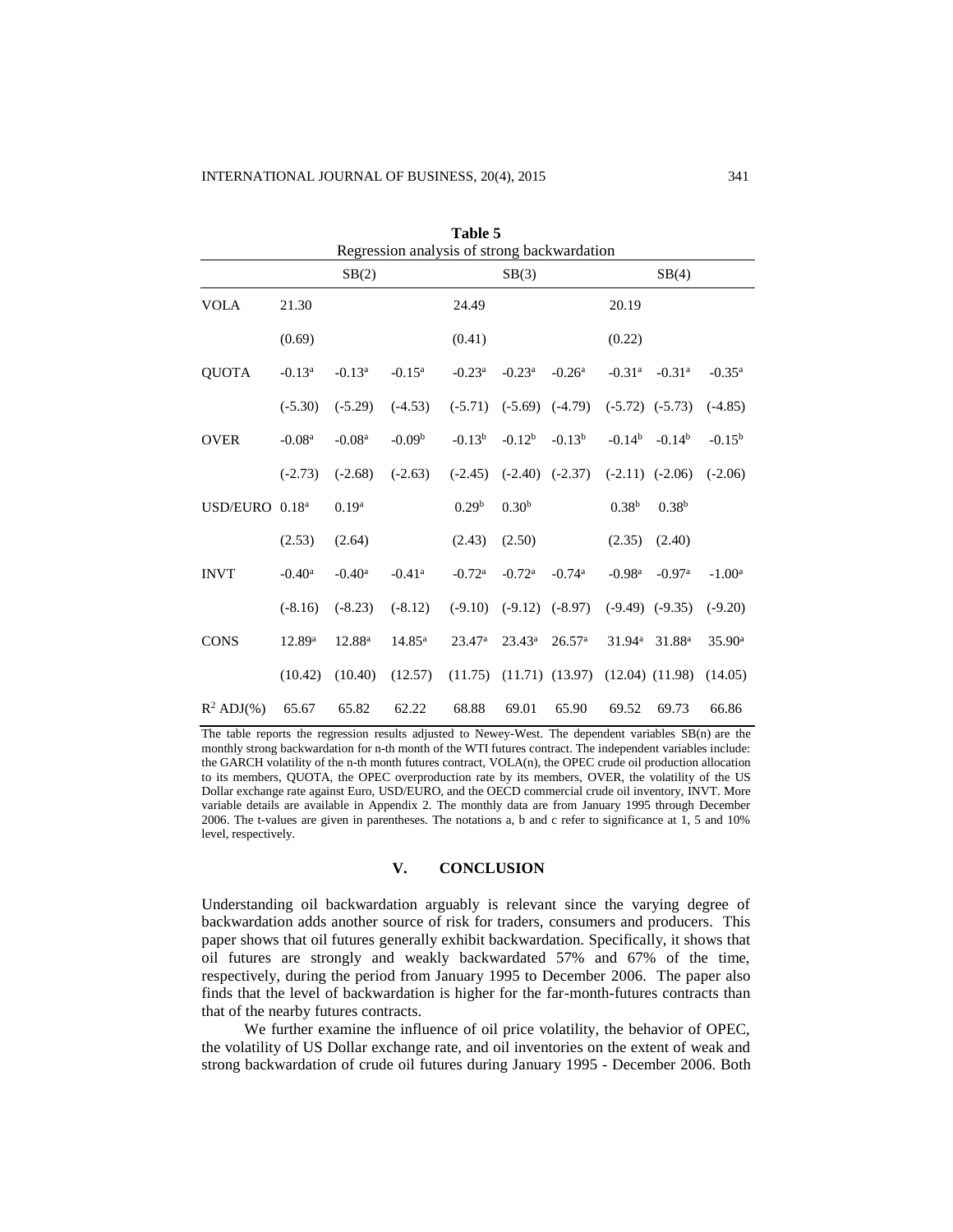OPEC behavior and the volatility of the Dollar exchange rate are believed to be important factors affecting oil backwardation. The regression results show that OPEC behavior significantly affects the relation between spot and futures prices of oil. More specifically, the paper finds that OPEC production quota imposed on its members has a significant negative effect on weak and strong backwardation. It also finds that OPEC member's overproduction has a negative significant effect on oil backwardation. Put differently, the increased uncertainty about the future supply of OPEC members due to the deviation from the allocated production ceiling, which often results in a decline of oil prices, leads to lowering the backwardation level.

The weak and strong backwardation regression results show that the coefficient of the volatility of US Dollar exchange rate against the Euro is positively significant. The regression analysis shows negative association between weak backwardation and oil inventories in all specifications which is consistent with the theory of storage.

The practical implication of our analysis is that market participants, economists and policy makers need to consider the role of OPEC behavior and uncertainty in US Dollar exchange rate in determining and understanding oil backwardation.

#### **ENDNOTES**

- 1. The period from late 2006 to 2013 witnessed a contango; the opposite of backwardation as it occurred 70% of the time in oil futures markets during that period. Since then it returned to backwardation.
- 2. The earliest option pricing model that derives a closed-form solution for option is the Black and Scholes (1973).
- 3. For example, in 1997, when the world economy was already in a recession, OPEC failed to predict oil demand correctly and increased its production levels that resulted in a huge decrease in oil prices. In June-July 2008, a combination of supply uncertainties in oil producing countries and a falling US Dollar caused an unprecedented oil price spike.
- 4. Over the years, the OPEC quota system has essentially never worked for different reasons; 1) OPEC has no way to enforce compliance by its members; 2) There were always member's dissatisfied with their assigned quotas; and 3) Oil production by OPEC members generally exceeded the production ceiling.
- 5. These factors include: oil reserves, production capacity, historical production share, domestic oil consumption, population, dependence on oil exports, and external debt.
- 6. Data on total inventory level in the world is not available at the monthly level. OPEC only reports crude oil inventory at the end of the year. It should be also noted that OPEC crude oil reserves as percentage of the total world crude oil reserves was 77% on average during the sample period.
- 7. Refer to: [http://www.federalreserve.gov](http://www.federalreserve.gov/)
- 8. The monthly futures return and US Dollar exchange rate against the Euro return are computed as:  $R_t = ln(P_t / P_{t-1})$ , where  $P_t$  is the futures price/exchange rate price at time t,  $P_{t-1}$  is the price at time t-1.
- 9. Hansen and Lunde (2005) found no evidence that a GARCH (1,1) model is outperformed by more sophisticated models (330 ARCH-type models) in their analysis of exchange rates.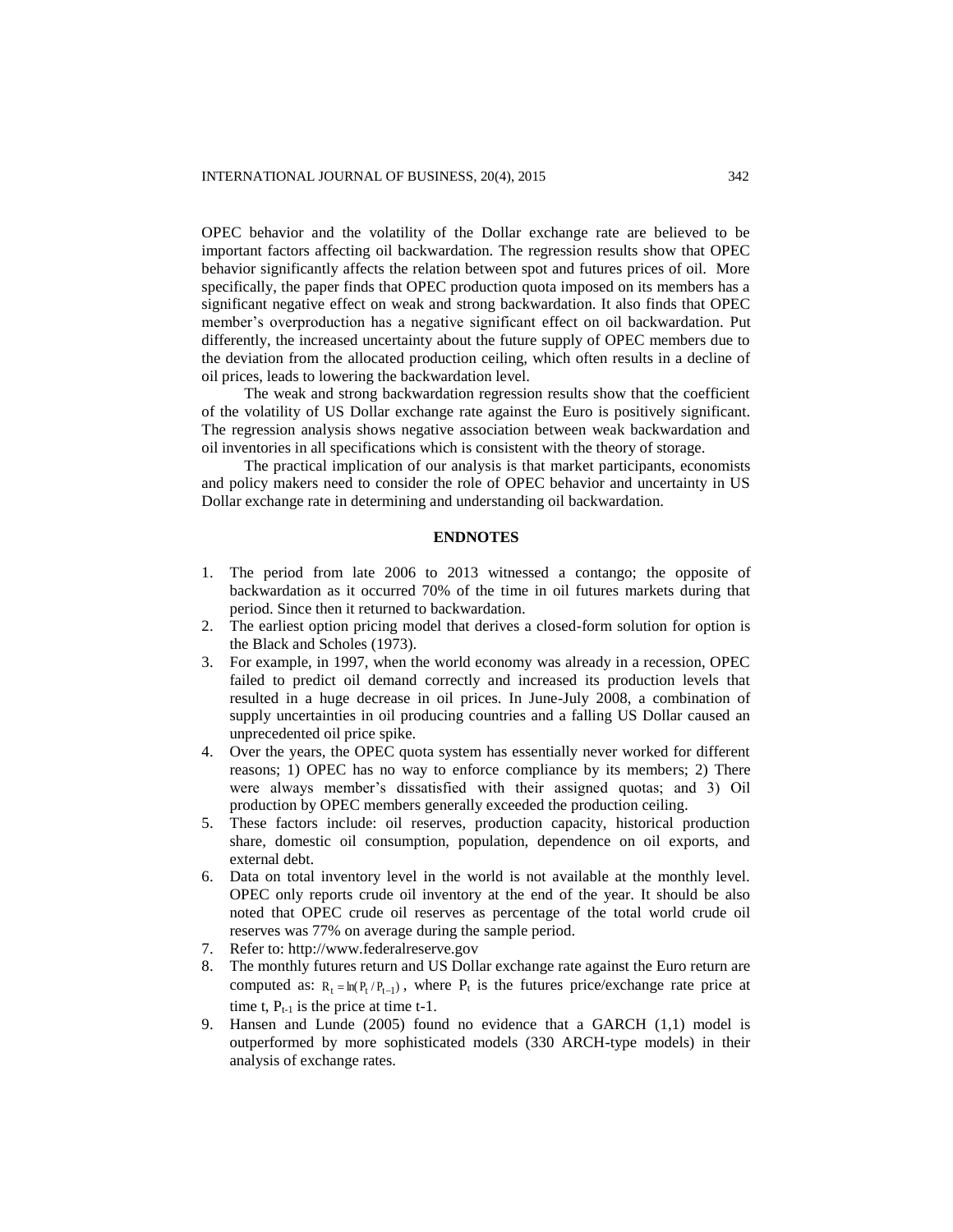- 10. To check for balanced regression, we perform Augmented Dickey Fuller (ADF) test and we find that the dependent variable and all the independent variables are stationary. Thus a balanced regression is satisfied.
- 11. Pallant (2007) indicated that any correlation above 0.7 definitely indicates problems with multicollinearity.

|                          | WTI futures contract specifications                                                                                                                                                                                                                                                                                                                                                               |
|--------------------------|---------------------------------------------------------------------------------------------------------------------------------------------------------------------------------------------------------------------------------------------------------------------------------------------------------------------------------------------------------------------------------------------------|
| Trading hour             | Monday – Friday 9:00 AM to 2:30 PM $(8:00 \text{ AM})$<br>to $1:30$ PM CT)                                                                                                                                                                                                                                                                                                                        |
| Contract Unit            | 1,000 barrels                                                                                                                                                                                                                                                                                                                                                                                     |
| Price Quotation          | U.S. Dollars and Cents per barrel                                                                                                                                                                                                                                                                                                                                                                 |
| <b>Price Fluctuation</b> | Minimum: \$0.01 per barrel                                                                                                                                                                                                                                                                                                                                                                        |
| <b>Listed Contracts</b>  | Maximum Daily Price:<br>Initial Price Fluctuation Limits for All Contract<br>Months. At the commencement of each trading<br>day, there shall be price fluctuation limits in effect<br>for each contract month of this futures contract of<br>\$10.00 per barrel above or below the previous<br>day's settlement price for such contract month.<br>Crude oil futures are listed nine years forward |
| Settlement Type          | Physical                                                                                                                                                                                                                                                                                                                                                                                          |
| Delivery                 | Delivery shall be made free-on-board ("F.O.B.") at<br>any pipeline or storage facility in Cushing,<br>Oklahoma with pipeline access to Enterprise,<br>Cushing storage or Enbridge, Cushing storage.                                                                                                                                                                                               |

# **APPENDIX 1**

Source: CME Group web site: http://www.cmegroup.com/trading/energy/crude-o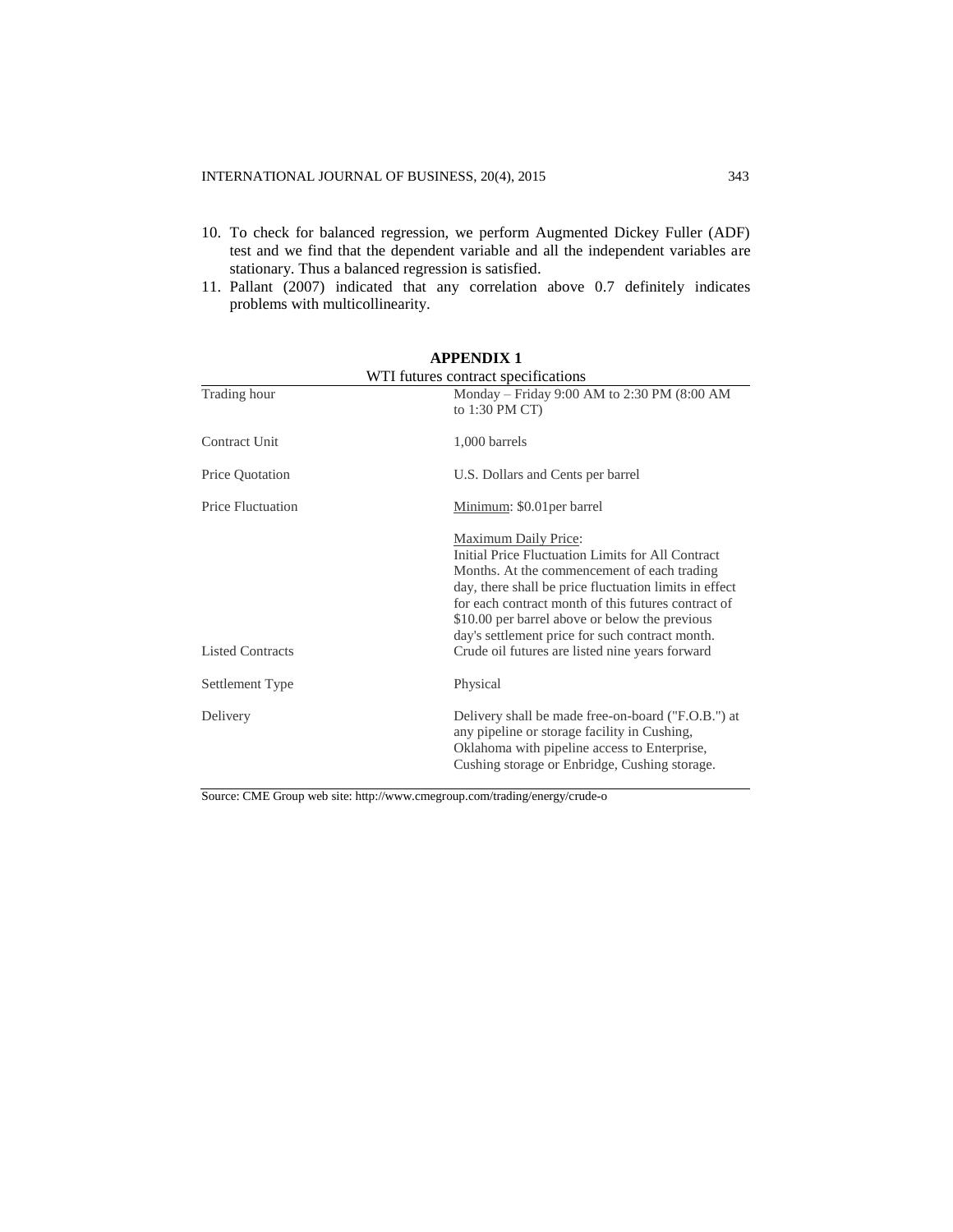|                   | Variable description                                                       |                      |                          |  |  |  |  |  |
|-------------------|----------------------------------------------------------------------------|----------------------|--------------------------|--|--|--|--|--|
| Variable          | Description                                                                | Unit                 | Data Source              |  |  |  |  |  |
| FUT(1)            | four shortest maturity contracts                                           | \$                   | <b>US</b> Energy         |  |  |  |  |  |
| FUT(2)            | months of the West Texas                                                   |                      | Information              |  |  |  |  |  |
| FUT(3)            | International (WTI) light, sweet crude                                     |                      | Administration           |  |  |  |  |  |
| FUT(4)            | oil futures traded on New York                                             |                      |                          |  |  |  |  |  |
|                   | Mercantile Exchange (NYMEX)                                                |                      |                          |  |  |  |  |  |
| <b>INVT</b>       | OECD crude oil inventories (at the                                         | Million barrels      | US Energy                |  |  |  |  |  |
|                   | end of the period)                                                         |                      | Information              |  |  |  |  |  |
|                   |                                                                            |                      | Administration           |  |  |  |  |  |
| <b>QUOTA</b>      | OPEC crude oil production ceiling                                          | 1,000 barrel per day | OPEC annual              |  |  |  |  |  |
|                   | allocations                                                                |                      | statistical<br>bulletins |  |  |  |  |  |
| <b>OVER</b>       | The difference between OPEC crude                                          | 1,000 barrel per day |                          |  |  |  |  |  |
|                   | production and OPEC crude oil                                              |                      |                          |  |  |  |  |  |
|                   | production ceiling allocations                                             |                      |                          |  |  |  |  |  |
| $WB(2)$ (3) (4)   | The difference between spot price and \\$                                  |                      |                          |  |  |  |  |  |
|                   | the discounted futures price                                               |                      |                          |  |  |  |  |  |
|                   |                                                                            |                      |                          |  |  |  |  |  |
| $SB(2)$ (3) (4)   | The difference between spot price and \\$                                  |                      |                          |  |  |  |  |  |
|                   | the futures price                                                          |                      |                          |  |  |  |  |  |
| <b>USD/EURO</b>   | The volatility of exchange rate of US                                      |                      | <b>OANDA</b>             |  |  |  |  |  |
|                   | Dollar against the Euro                                                    |                      |                          |  |  |  |  |  |
| VOL(2) (3)<br>(4) | The volatility of the 2-, 3- and 4-<br>month maturity WTI futures contract |                      |                          |  |  |  |  |  |
|                   | using $GARCH(1,1)$                                                         |                      |                          |  |  |  |  |  |
| TBM3              | The 3-month Treasury Bill                                                  | $\%$                 | <b>Federal Reserve</b>   |  |  |  |  |  |
|                   |                                                                            |                      | Bank database            |  |  |  |  |  |

# **APPENDIX 2**

## **REFERENCES**

- Alquist, Ron, and Lutz Kilian, 2010, "What Do We Learn from the Price of Crude Oil Futures?" *Journal of Applied Econometrics*, 25, 539-573.
- Amano, Robert A., and Simon Van Norden, 1998, "Exchange Rates and Oil Prices," *Review of International Economics*, 6, 683-694.
- Black, Fischer, and Myron Scholes, 1973, "The Pricing of Options and Corporate Liabilities," *The Journal of Political Economy*, 81, 637-654.
- Brennan, Michael, and Eduardo Schwartz, 1985, "Evaluating Natural Resource Investments," *Journal of Business,* 58, 135-157.
- Carlson, Murray, Zeigham Khokher, and Sheridan Titman, 2007, "Equilibrium Exhaustible Resource Price Dynamics," *Journal of Finance*, 62, 1663-1703.
- Considine, Timothy, and Donald Larson, 2001, "Uncertainty and the Convenience Yield in Crude Oil Price Backwardations," *Energy Economics*, 23, 533-548.
- Chaudhuri, Kausik, and Betty C. Daniel, 1998, "Long-Run Equilibrium Real Exchange Rates and Oil Prices," *Economics Letters*, 58, 231–238.